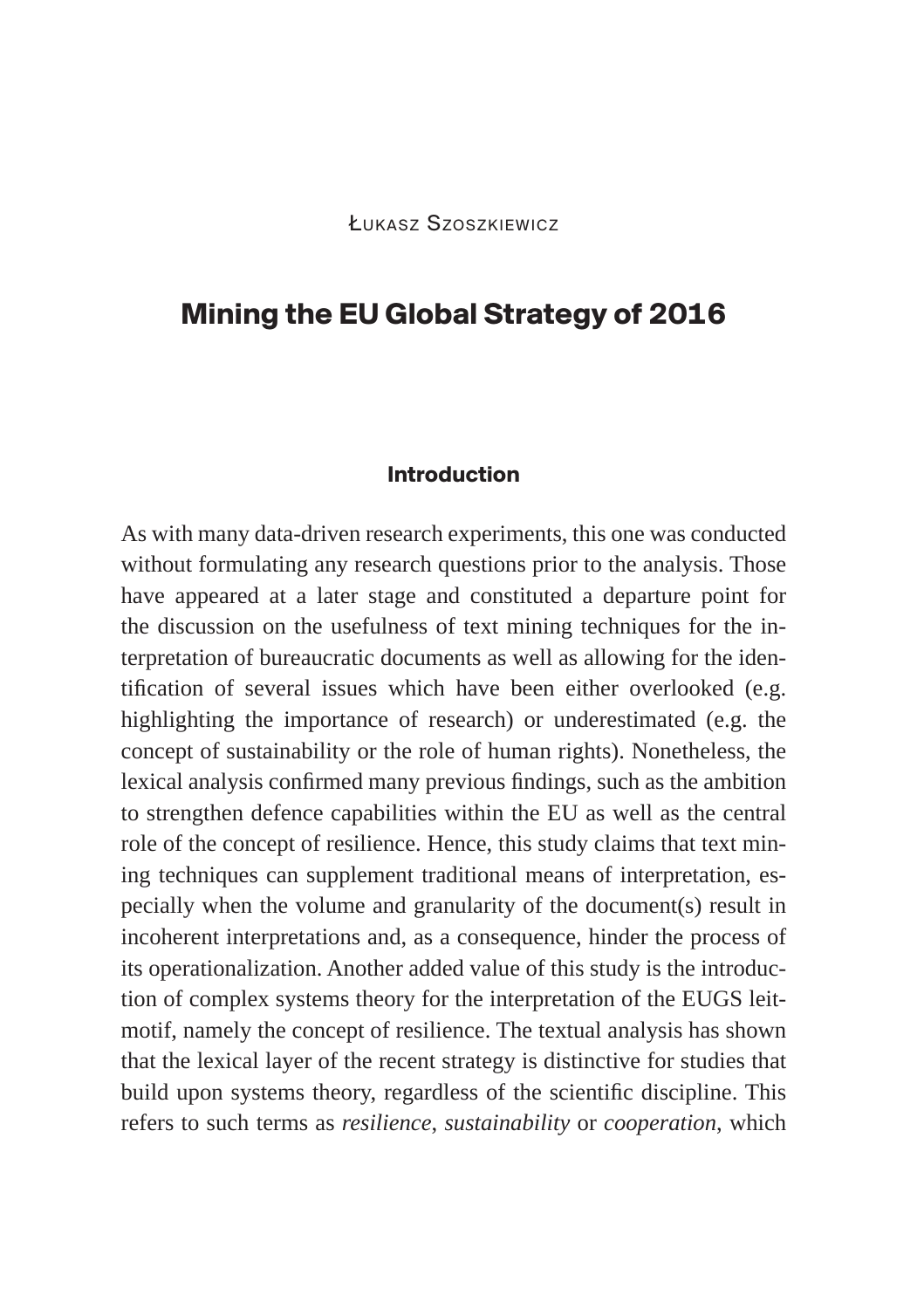are indeed a bridge between the textual and the conceptual levels of understanding the document. Thus, the latter part of this paper introduces complex systems theory to the interpretation of the concept of resilience which, although named as a leitmotif of the strategy of 2016, raises doubts over its factual meaning and, as a consequence, over its usefulness for EU policymakers. Particular emphasis have been put on the interplay between the concepts of resilience and human rights, which are on the agenda of both the EU and the UN.

#### **Methods**

This paper proposes the application of an automated lexical analysis using Statistica software (StatSoft v. 13).<sup>1</sup> Lexical analysis is one of the text mining techniques aimed at the extraction of meaningful information from natural language texts. Text mining, which is a response to the problem of large amounts of textual data, has been already recognized as a useful tool for policymakers by the various EU institutions.2 Although text mining techniques are usually applied to the large amounts of data, they may provide an insightful contribution to the analysis of single documents as well, as this paper aims to prove. Moreover, they allow for drawing evidence-based conclusions while keeping them brief and, thus, may serve as a handy resource for policymakers. Lastly, text mining allows for pointing out the similarities and differences between the relevant documents and emphasizes shifts or trends reflected in the language.

This study is based on a lexical analysis of the EU's security strategies: the EU Security Strategy of 2003 and the EU Global Strategy 2016 (hereafter: EUGS). The lexical analysis included calculating term frequency (measuring how frequently a term occurs in each document sep-

<sup>1</sup> TIBCO Statistica, <http://statistica.io/>.

<sup>2</sup> The European Commission's Science and Knowledge Service, Competence Centre on Text Mining and Analysis, <https://ec.europa.eu/jrc/en/text-mining-and-analysis>.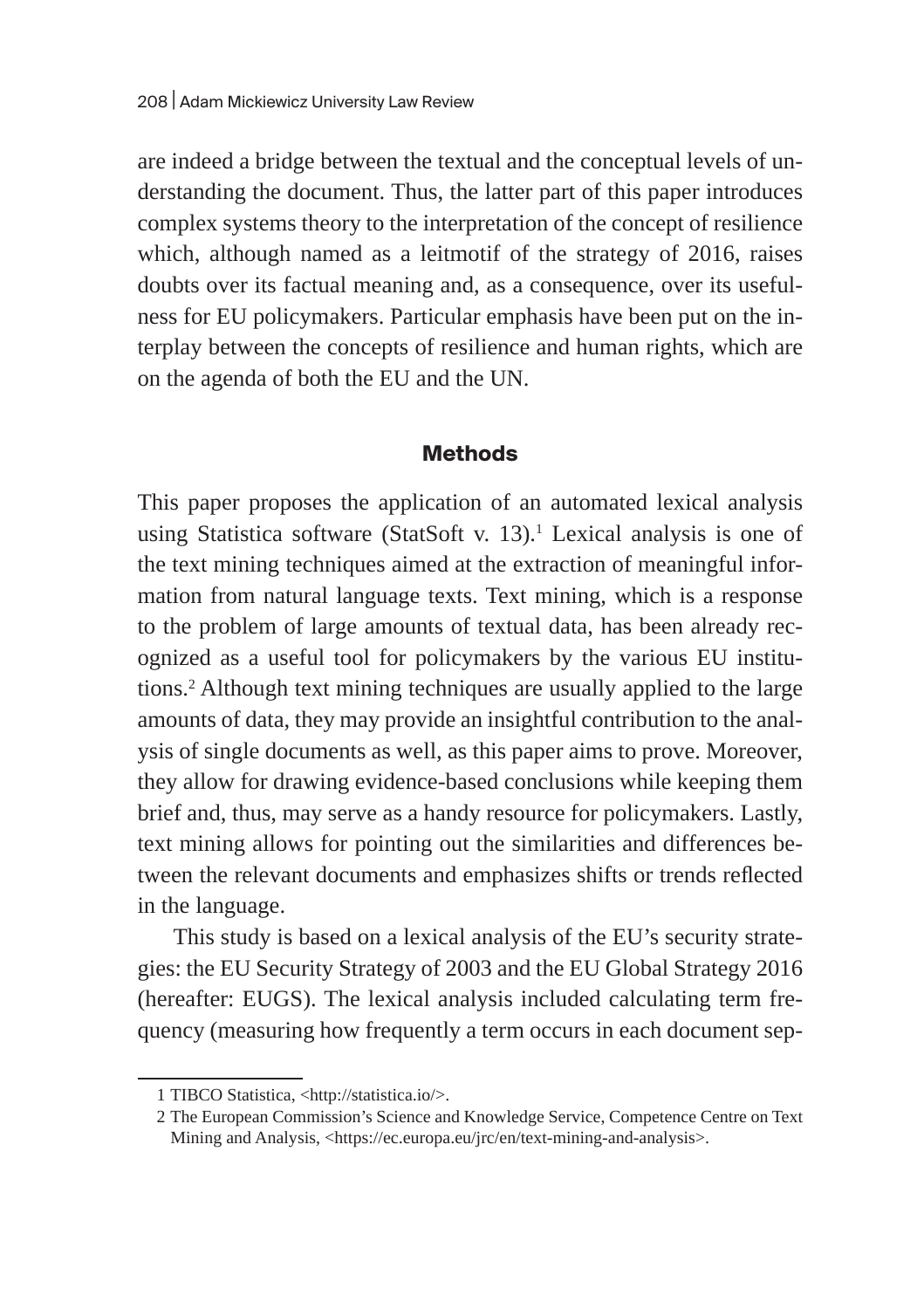arately) as well as inverse term frequency (measuring the importance of the term in a collection of documents; also known as TF-IDF). The latter may often give more meaningful results than a classical term frequency analysis. $3$  All the stop words (e.g. a, an, the, on) were excluded from the research. Both texts have been cleaned, e.g. by removing repeated paragraphs and headers. The analysis was conducted before and after applying lemmatization (thus, the results are presented in two separate tables).

#### **Results**

Text mining analysis allowed the creation of two separate term-document matrices describing term frequency in each document, and a joint matrix measuring inverse term frequency in both documents. Based on all three matrices, the most significant terms have been selected and presented in Table 1 (the list of terms after applying the lemmatization of words) and Table 2 (the list of terms without applying lemmatization). The terms were selected according to three criteria: 1) high term frequency in at least one of the documents, 2) high TF-IDF score, and 3) significance for the topic of EU defence and security policy. The terms have been listed in alphabetical order. When interpreting the results, it is important to keep in mind that the EU Global Strategy of 2016 contains about three times more words than its predecessor (15,496 compared to 4,197 words). Hence, there are relatively large differences in the overall number of mentions.

<sup>3</sup> G. Salton, M.J. MacGill, *Introduction to Modern Information Retrieval*, McGraw-Hill 1983, p. 63; J. Ramos, *Using TF-IDF to Determine Word Relevance in Document Queries*, 1999.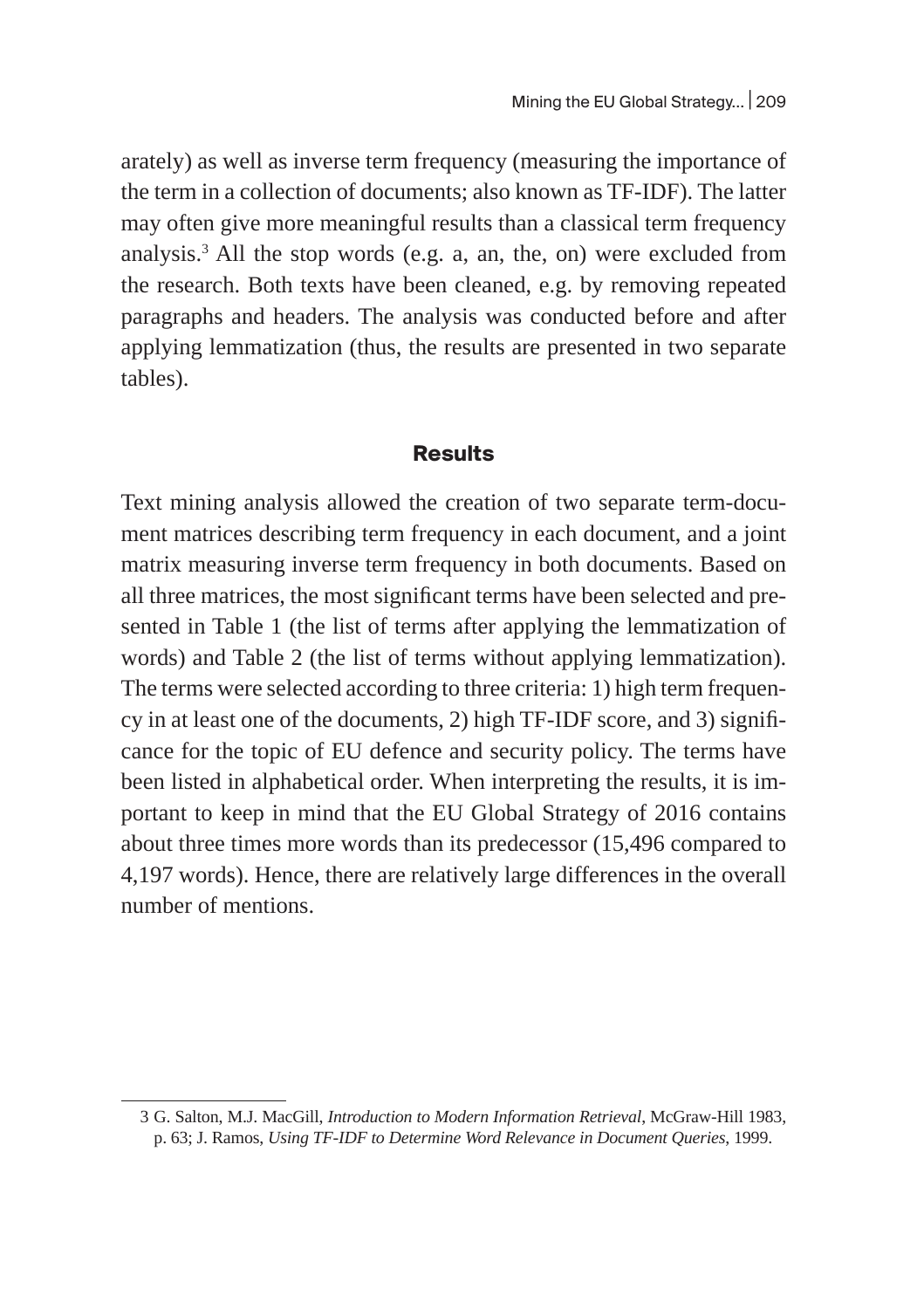#### 210 | Adam Mickiewicz University Law Review

Table 1. List of the 10 most relevant terms (after applying lemmatization of words) showing the differences in the lexical layers between the EU's security strategies of 2003 and 2016. Words were extracted based on the frequency rank and TF-IDF score. Source: the author's own elaboration.

|                                     |             | <b>Strategy of 2003</b> |               | <b>Strategy of 2016</b> |                      |               |  |
|-------------------------------------|-------------|-------------------------|---------------|-------------------------|----------------------|---------------|--|
| <b>Term</b>                         | <b>Rank</b> | <b>Term</b><br>Freq.    | <b>TF-IDF</b> | <b>Rank</b>             | <b>Term</b><br>Freq. | <b>TF-IDF</b> |  |
| cooper (e.g. cooperation)           | 48          | 8                       |               | 5                       | 74                   |               |  |
| cyber                               |             |                         |               | 74                      | 21                   | 2,73          |  |
| deal                                | 32          | 12                      |               | 493                     | 3                    |               |  |
| defen (e.g. defence)                | 40          | 9                       |               | 15                      | 51                   |               |  |
| democra (e.g. democracy)            | 97          | 5                       |               | 74                      | 21                   |               |  |
| diploma (e.g. diplomacy)            |             |                         |               | 47                      | 27                   | 2,90          |  |
| econom (e.g. economy)               | 58          | 7                       |               | 23                      | 42                   | 2,29          |  |
| object (e.g. objective)             | 57          | 7                       | 2,04          |                         | $\Omega$             |               |  |
| principle (e.g. <i>principles</i> ) |             |                         |               | 46                      | 28                   | 3,00          |  |
| resili (e.g. resilience)            |             |                         |               | 36                      | 35                   | 3,16          |  |

Table 2. List of the 22 most relevant terms (without applying lemmatization) showing the differences in the lexical layers between the EU's security strategies of 2003 and 2016. Words were extracted based on the frequency rank and TF-IDF score. Source: the author's own elaboration*.*

|                   |             | <b>Strategy of 2003</b>               |  | <b>Strategy of 2016</b>             |    |               |  |
|-------------------|-------------|---------------------------------------|--|-------------------------------------|----|---------------|--|
| <b>Term</b>       | <b>Rank</b> | <b>Term</b><br><b>TF-IDF</b><br>Freq. |  | <b>Term</b><br><b>Rank</b><br>Freq. |    | <b>TF-IDF</b> |  |
| can               | 10          | 17                                    |  | 19                                  | 37 |               |  |
| climate           |             |                                       |  | 42                                  | 24 | 2,90          |  |
| conflict          | 8           | 19                                    |  | 42                                  | 24 |               |  |
| conflicts         | 35          | 9                                     |  | 43                                  | 23 |               |  |
| counter-terrorism |             |                                       |  | 133                                 | 11 | 2,36          |  |
| crisis            | 29          | 10                                    |  | 153                                 | 10 |               |  |
| crises            | 371         | 1                                     |  | 61                                  | 20 |               |  |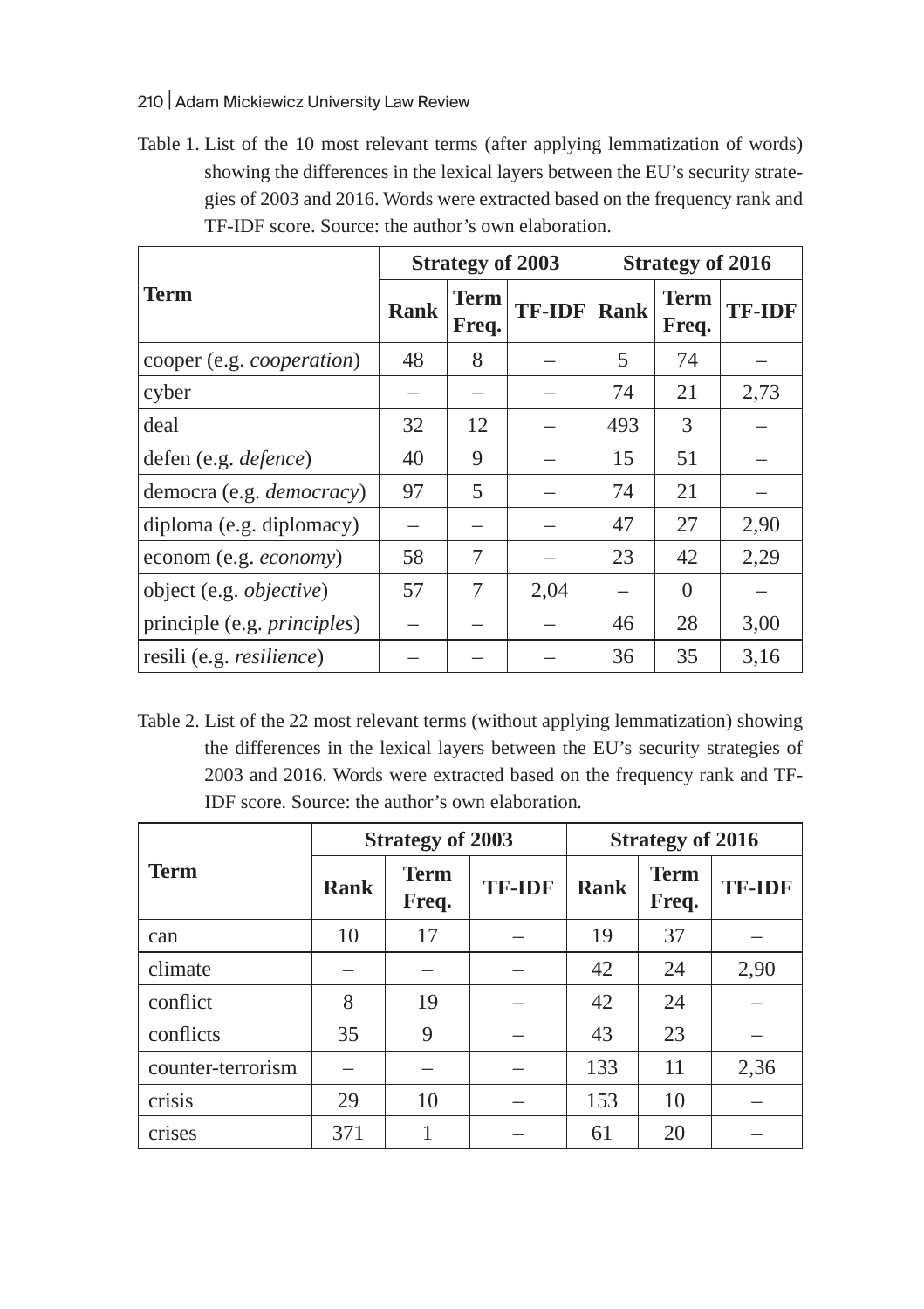|                      |                | <b>Strategy of 2003</b> |               | <b>Strategy of 2016</b> |                      |               |  |  |
|----------------------|----------------|-------------------------|---------------|-------------------------|----------------------|---------------|--|--|
| <b>Term</b>          | <b>Rank</b>    | <b>Term</b><br>Freq.    | <b>TF-IDF</b> | <b>Rank</b>             | <b>Term</b><br>Freq. | <b>TF-IDF</b> |  |  |
| development          | 29             | 10                      |               | 11                      | 55                   |               |  |  |
| distant              | 110            | $\overline{4}$          | 1,65          |                         |                      |               |  |  |
| energy               | 74             | 5                       |               | 18                      | 39                   |               |  |  |
| human rights         | 221            | $\overline{2}$          |               | 38                      | 26                   |               |  |  |
| <b>Member States</b> | 51             | 6                       |               | 13                      | 44                   |               |  |  |
| migration            |                |                         |               | 53                      | 22                   | 2,84          |  |  |
| must                 | 221            | $\overline{2}$          |               | 7                       | 65                   |               |  |  |
| problems             | 16             | 14                      | 2,52          |                         | $\boldsymbol{0}$     |               |  |  |
| research             |                |                         |               | 133                     | 11                   | 2,36          |  |  |
| security             | $\overline{2}$ | 31                      |               | 3                       | 128                  |               |  |  |
| should               | 8              | 19                      |               | 121                     | 12                   |               |  |  |
| sustainable          |                |                         |               | 26                      | 31                   | 3,07          |  |  |
| threat               | 29             | 10                      |               | 336                     | 5                    |               |  |  |
| threats              | 5              | 24                      |               | 121                     | 12                   |               |  |  |
| will                 | 15             | 15                      |               | $\mathbf{1}$            | 274                  |               |  |  |

### **Discussion Tone: 'Yes, We Can' or 'We Must'?**

There were few comparative lexical studies touching on the differences between the current and previous EU strategies in the areas of defence and security. Yet even a cursory analysis of both documents highlights striking differences in their lexical layers. The introduction to the strategy of 2003 starts with the statement that "Europe has never been so prosperous, so secure nor so free"<sup>4</sup> and such a conviction – that Europe is doing well – was reflected in the language used in the docu-

<sup>4</sup> Council of the European Union, *European Security Strategy: A Secure Europe in a Better World*, Brussels, 2003, p. 2.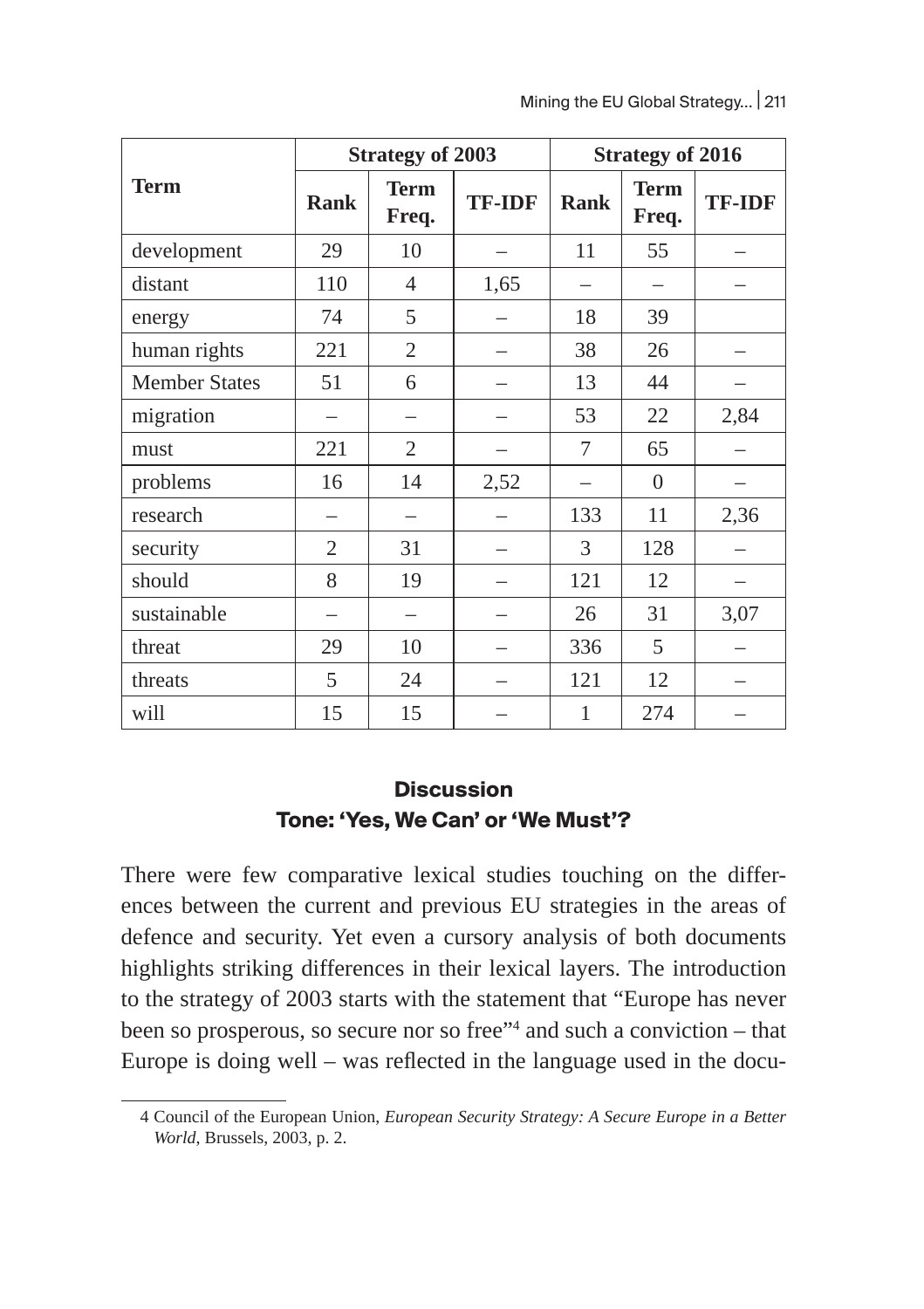ment. One may say the tone was enthusiastic, as the strategy called for being "more active in pursuing our strategic objectives"5 and concluded that "[t]his is a world of new dangers but also of new opportunities."<sup>6</sup> The most frequently occurring verbs were: *should* (8th most frequently mentioned word), *can* (10th) and *will* (15th). These are used to express recommendation (*should*), underline capacity (*can*), and set an objective<sup>7</sup> or express future action (*will*). Significantly, none of them expresses necessity. The latter, associated with the word *must*, remained almost absent as it was used only twice in the document (221st).

The situation with the EUGS is quite the opposite. While the most frequently used word in the whole document is *will*, the word *must* was ranked 7th (and, simultaneously, the second most common verb). At the same time, the frequency of the verbs *can* and *should* decreased significantly (to 19th and 121st respectively). This striking inversion of proportions confirms that the current strategy is not limited to the identification of possible objectives but underlines the necessity and urgency in addressing threats. The overall tone of the EUGS is far more pessimistic – suffice it to cite the opening sentence: "The purpose, even existence, of our Union is being questioned."<sup>8</sup>

Similarly, the analysis of lexical layers reflects different scale of the challenges that the EU was tackling in 2003 and is facing now. Under the previous strategy, the most frequent terms used to describe challenges were *threats* (5th most frequently occurred in the document) and *problems* (16th). The former implies rather the possibility than the actual existence of dangerous occurrence. The latter clearly refers to the present situations regarded as unwelcome, however remains a relatively soft expression and, most of all, suggests that the difficulties are pos-

<sup>5</sup> Ibidem, 11.

<sup>6</sup> Ibidem, 14.

<sup>7</sup> Interestingly, the term 'objective(s)', while being present in the Strategy of 2003, is absent in the EUGS. Therefore, this term has been indicated as a relevant for the Strategy of 2003 with the TF-IDF score (2,04).

<sup>8</sup> Council of the European Union, *European Security Strategy*, 14.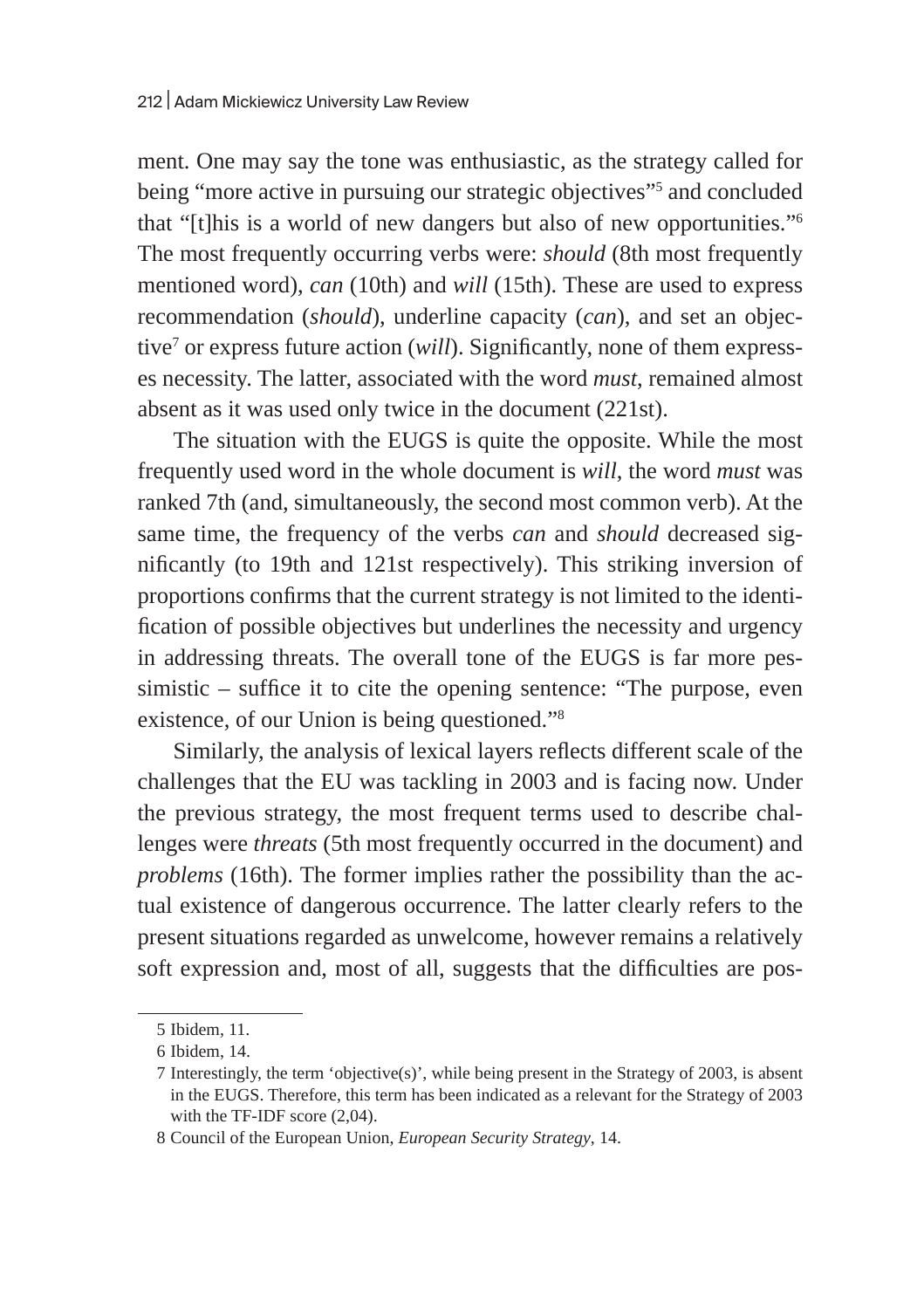sible to overcome. The EUGS, on the other hand, operates mostly with the terms *conflicts* (23 mentions) and *crises* (20 mentions)9 , while *problems* does not appear even once, and the frequency of *threats* significantly decreased (12 mentions). Hence, the rhetoric of the EUGS is much tougher and corresponds with the urgency emphasized in the previous part of this study. Moreover, the EUGS operates mostly with the plural forms (*crises*, *conflicts)* while under the strategy of 2003 singular forms of these words clearly prevailed (*crisis, conflict*).

Furthermore, the EUGS emphasizes the global character of challenges and the need for internal cooperation (between the Member States) and external cooperation (notably with the United States, United Nations, and NATO) when tackling them. Under the previous strategy, the issue of cooperation was marginalized and limited to external relations only. Its revival is arguably a consequence of diagnosing the interdependence of internal and external threats, the need for greater coherence between the policies of the EU and Member States<sup>10</sup>, as well as the belief that none of the EU countries is able to address current threats alone.11 Moreover, the principle of cooperation is frequently mentioned in the context of building military capabilities, which constitutes another distinctive feature of the EUGS.

Many scholars and experts have pointed out that the EUGS emphasized building the military capacities of the EU.<sup>12</sup> Indeed, the lexical analysis supports this assessment – the frequency of the word *defence* (or *defend*) increased significantly from 9 (which gave it 40th position on the rank list) to 51 (15th), while the frequency of the word *security* decreased slightly (from 2nd in 2003 to 3rd position in 2016). Furthermore, the document stresses the importance of cooperation in

<sup>9</sup> See for instance subsection 3.3 of the EUGS.

<sup>10</sup> Council of the European Union, *Shared Vision, Common Action: A Stronger Europe – A Global Strategy for the European Union's Foreign And Security Policy*, Brussels 2016, p. 30.

<sup>11</sup> Ibidem, p. 3.

<sup>12</sup> J. Legrand, *Does the New EU Global Strategy Deliver on Security and Defence?*, 2016, <http://www.europarl.europa.eu/RegData/etudes/IDAN/2016/570472/EXPO\_IDA (2016)570472\_EN.pdf.>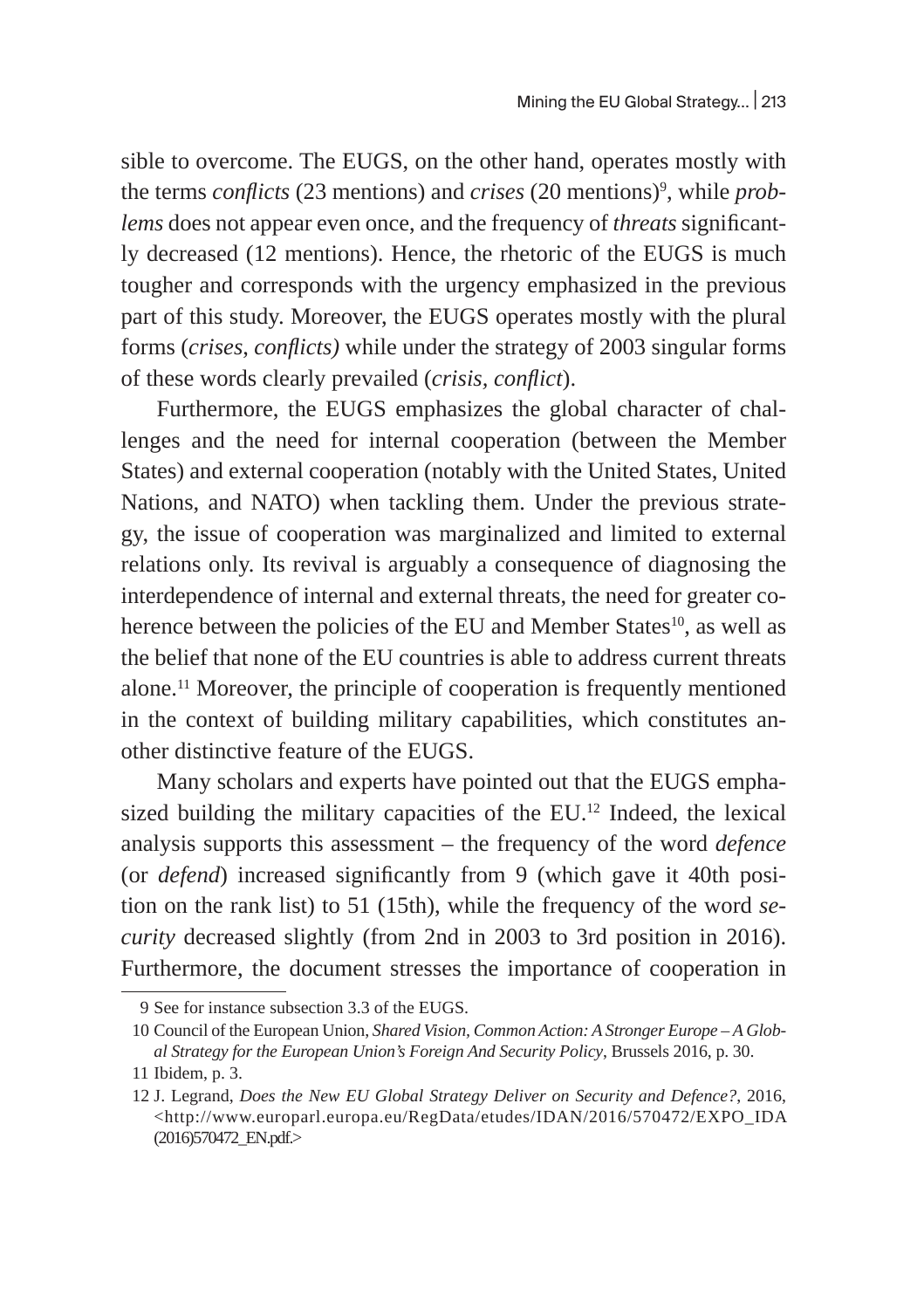the context of building defense capabilities – cooperative effort should contribute to achieving interoperability, effectiveness, the ability to act autonomously and, therefore, to build the credibility of the EU. All in all, *cooperation* (and its inflected forms) is the 5th most frequently used word (74 mentions) and predominantly appears in the context of defense.<sup>13</sup> At the same time, the term was almost absent under the previous strategy (8 mentions). The cooperation framework refers as much to the Member States as to other partners, notably the United States, UN, NATO as well as neighbouring countries.

Regarding internal cooperation, the EUGS proposes an exploration of opportunities for enhanced cooperation with a view to establishing a structured form of cooperation in the future.<sup>14</sup> Although not directly mentioned, this clearly refers to the Permanent Structured Cooperation (PESCO) foreseen in articles 42.6 and 46 TEU.15 The European Council emphasized on several occasions that "any capabilities developed through PESCO will remain owned and operated by the Member States"<sup>16</sup> and reminded that the cooperation within PESCO has to be consistent with the commitments agreed within NATO and the UN. In December 2017

<sup>13</sup> *Member States remain sovereign in their defence decisions: nevertheless, to acquire and maintain many of these capabilities, defence cooperation must become the norm. The EU will systematically encourage defence cooperation and strive to create a solid European defence industry, which is critical for Europe's autonomy of decision and action.* See Council of the European Union, *Shared Vision, Common Action: A Stronger Europe – A Global Strategy for the European Union's Foreign And Security Policy*, p. 11. *Europeans must be able to protect Europe, respond to external crises, and assist in developing our partners' security and defence capacities, carrying out these tasks in cooperation with others.* See ibidem, p. 19. *While defence policy and spending remain national prerogatives, no Member State can afford to do this individually: this requires a concerted and cooperative effort.* See ibidem, p. 20.

<sup>14</sup> *Defence cooperation between Member States will be systematically encouraged.* See ibidem, p. 46. *If successful and repeated over time, this might lead to a more structured form of cooperation, making full use of the Lisbon Treaty's potential.* See ibidem, p. 48.

<sup>15</sup> Council of the European Union, *European Council Conclusions on Security and Defence*, 22June 2017, para. 8, <http://www.consilium.europa.eu/en/press/press-releases/2017/06/22/ euco-security-defence/>.

<sup>16</sup> Council of the European Union, *Council Conclusions on Implementing the EU Global Strategy in the Area of Security and Defence*, 6 March 2017, para. 6, <http://www.consilium.europa.eu/en/press/press-releases/2017/03/06/conclusions-security-defence/>.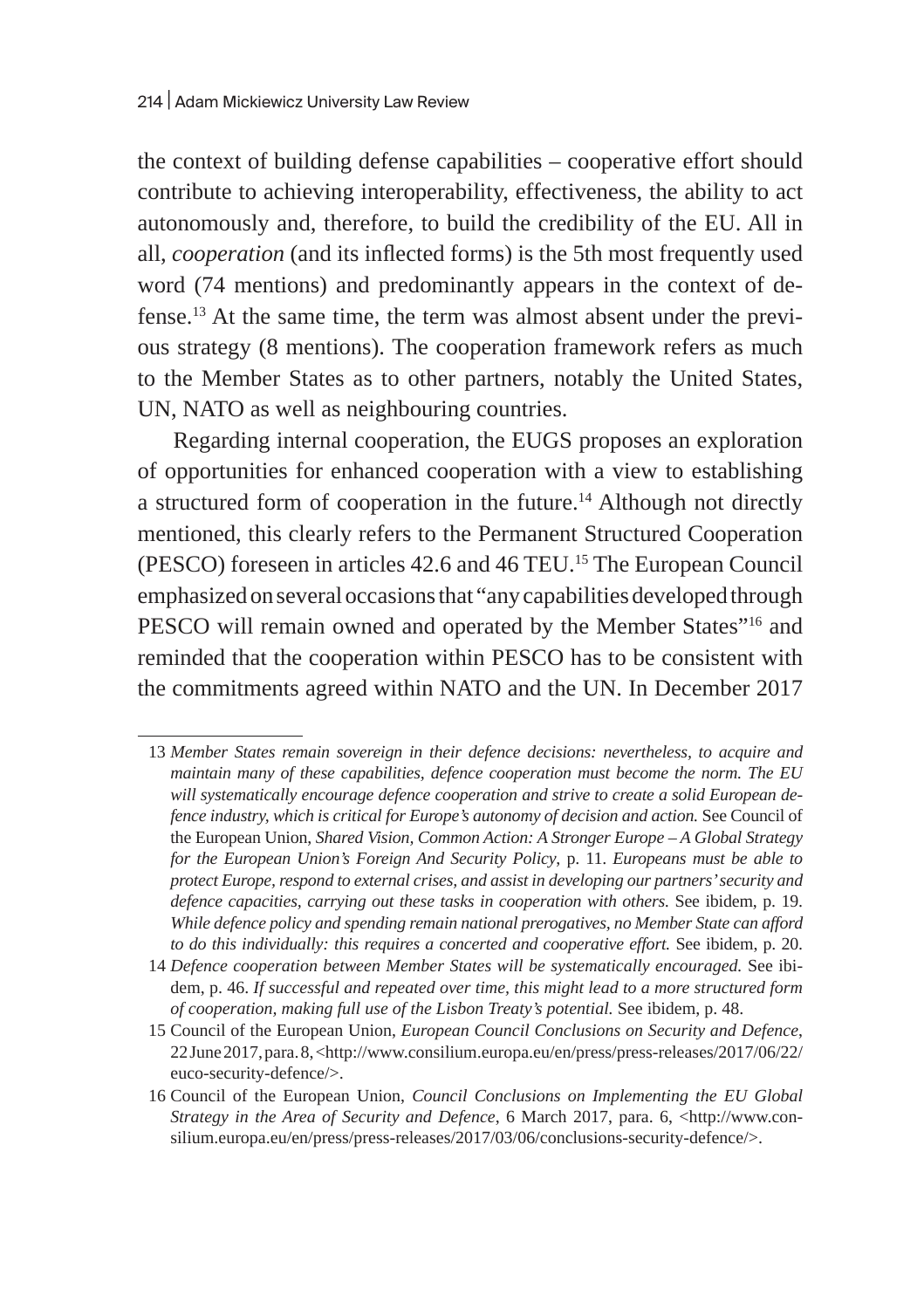Council of the European Union adopted a decision establishing PESCO and determining the list of participating Member States.<sup>17</sup> In the joint declaration, Member States expressed their intention to collaborate on 17 initial projects. $18$ 

Within the defence cooperation framework, the EUGS emphasizes the role of research and technology  $(R&T)^{19}$  – something that was entirely absent under the strategy of 2003.<sup>20</sup> Call for the development of R&T in the area of defence was further operationalized in the European Defence Action Plan adopted in 2016.<sup>21</sup> Finally, this was reflected in the Council decision establishing PESCO (14866/17), in which Member States committed *inter alia* to increase "the share of expenditure allocated to defence R&T with a view to nearing the 2% of total defence spending."<sup>22</sup> Thus, it should be not surprising that the European Commission plans to spend  $\epsilon$ 500 million a year on defence R&T, starting from 2021.<sup>23</sup> Nor should it be if the EU launches a fully-fledged European Defence Research Programme 2021–2017 with a budget as high as  $\epsilon$ 3.5 billion.<sup>24</sup>

Emphasis on cooperation between all the stakeholders rather than centralization when building the defense capabilities of the EU corre-

<sup>17</sup> Council of the European Union, *Shared Vision, Common Action*, p. 11.

<sup>18</sup> Declaration on PESCO projects, available: <http://www.consilium.europa.eu/media/32020/ draft-pesco-declaration-clean-10122017.pdf>. For the brief description of the projects see <http://www.consilium.europa.eu/media/32079/pesco-overview-of-first-collaborative-ofprojects-for-press.pdf>.

<sup>19</sup> *Crucially, EU funding for defence research and technology (…) will prove instrumental in developing the defence capabilities Europe needs. A sustainable, innovative and competitive European defence industry is essential for Europe's strategic autonomy and for a credible CSDP.* See Council of the European Union, *Shared Vision, Common Action: A Stronger Europe – AGlobal Strategy for the European Union's Foreign And Security Policy*, 2016, p. 46.

<sup>20</sup> There was no mention of research in the strategy of 2003, while the term appeared 11 times under the EUGS. Hence, the TF-IDF score for the term is relatively high (2,36).

<sup>21</sup> Council of the European Union 2016, op. cit, p. 19.

<sup>22</sup> Ibidem. See Annex II, par. 4.

<sup>23</sup> J. Mawdsley, *The Emergence of the European Defence Research Programme*, in: *The Emergence of EU Defense Research Policy. Innovation, Technology, and Knowledge Management*, eds N. Karampekios, I. Oikonomou, E. Carayannis, Washington 2018, p. 209.

<sup>24</sup> D. Fiott, *EU Defence Research in Development*, "European Union Institute for Security Studies" 2016, no. 1.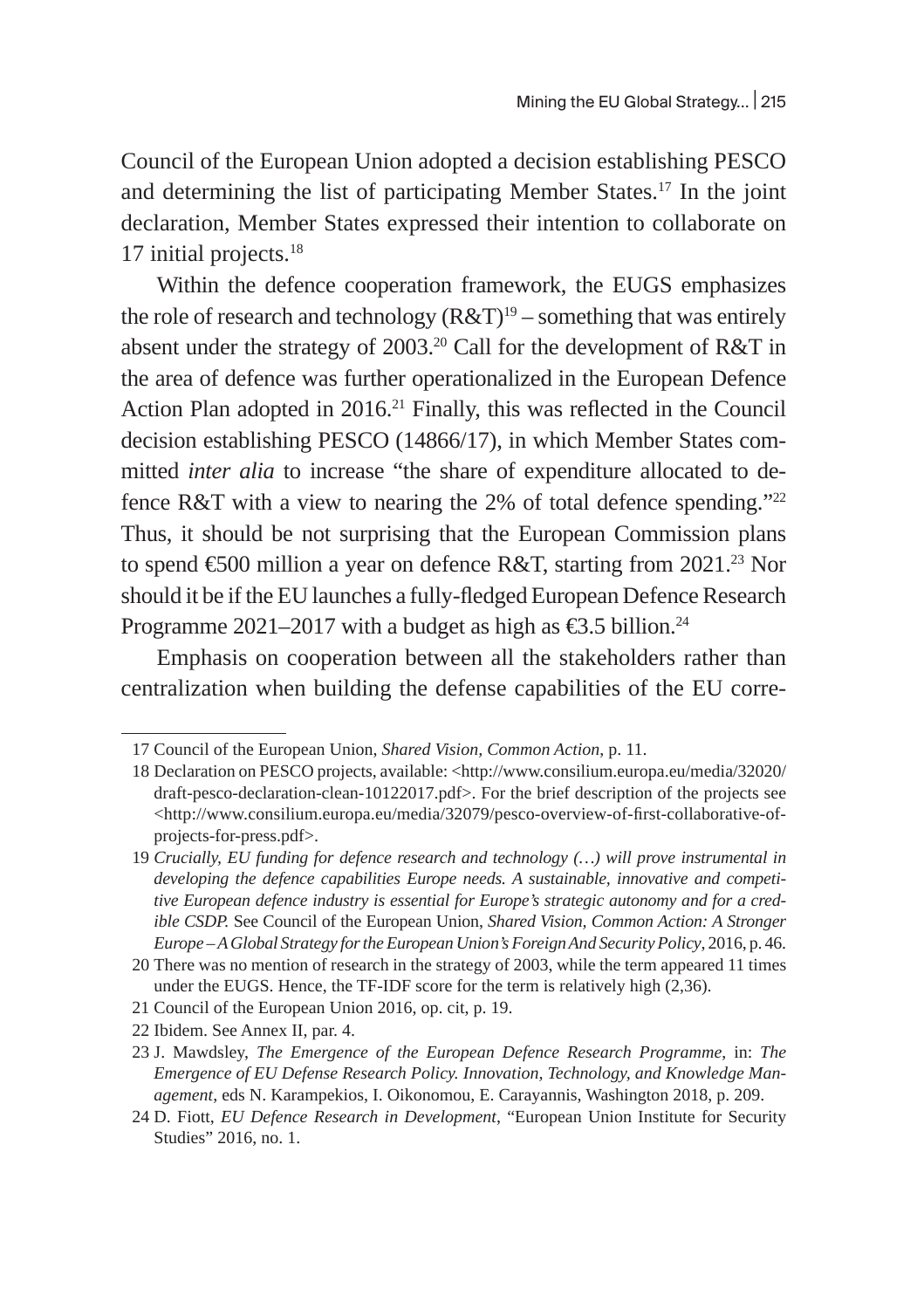sponds closely with the conceptual framework for resilience. Scholars researching complex systems<sup>25</sup> point out that decentralized and non-hierarchical structures are more resilient to potential attacks.<sup>26</sup> The resilience of a network structure increases with the number of connections between the nodes<sup>27</sup> (in the context of the EUGS – between Member States and their neighbourhood) and allows for avoiding situations such as when an attack on the best-connected node (for instance, a cyberattack on the EU institutions) affects the functionality of the whole system.

The inherent complexity of *resilience* and its role in building sustainability

The meaning of the term *resilience*<sup>28</sup> in the EUGS was a subject of numerous discussions – many studies emphasized its ambiguity or vagueness<sup>29</sup> and called for its refinement.<sup>30</sup> Nevertheless, the concept of resil-

<sup>25</sup> *As a discipline, complex systems is a new field of science studying how parts of a system and their relationships give rise to the collective behaviors of the system, and how the system interrelates with its environment*. See the definition: Y. Bar-Yam, *General Features of Complex Systems*, in: *Knowledge Management, Organizational Intelligence and Learning, and Complexity*, ed. L.D. Kiel, vol. I, Oxford 2009, p. 354.

<sup>26</sup> A. Reka, J. Hawoong, A. Barabasi, *Error and Attack Tolerance of Complex Networks*, "Nature" 2000, no. 409, pp. 378–382.

<sup>27</sup> *Consequently, resilience is governed by three topological characteristics, where dense, symmetric and heterogeneous networks are most resilient, and sparse, antisymmetric and heterogeneous networks are least resilient*. See J. Gao, B. Barzel, B. Barabási, *Universal Resilience Patterns in Complex Networks*, "Nature" 2016, no. 530, pp. 307–312.

<sup>28</sup> The term "resilience" was coined by the ecologist C.S. Holling as early as in 1973 and was then defined as "a measure of the persistence of systems and of their ability to absorb change and disturbance and still maintain the same relationships between populations or state variables". See Crawford Stanley Holling, *Resilience and Stability of Ecological Systems*, Annual Review of Ecology and Systematics 4, no. 1 (November 1973), p. 14, https:// doi.org/10.1146/annurev.es.04.110173.000245. Some scholars underline that the concept of resilience has been developed simultaneously in the fields of ecology, psychology (mainly child development and children's ability to recover from trauma) and epidemiology (ability to sustain health). See M. Welsh, *Resilience and Responsibility: Governing Uncertainty in a Complex World*, "The Geographical Journal" 2014, no. 1, pp. 15–26. The concept of resilience subsequently expanded to the social and economic systems. See Council of the European Union 2016, op. cit., p. 11.

<sup>29</sup> A.E. Juncos, *Resilience as the New EU Foreign Policy Paradigm: A Pragmatist Turn?*, "European Security" 2017, no. 1(26), p. 3.

<sup>30</sup> C. Altafin, V. Haász, K. Podstawa, *The New Global Strategy for the EU's Foreign and Security Policy at a Time of Human Rights Crises*, "Netherlands Quarterly of Human Rights"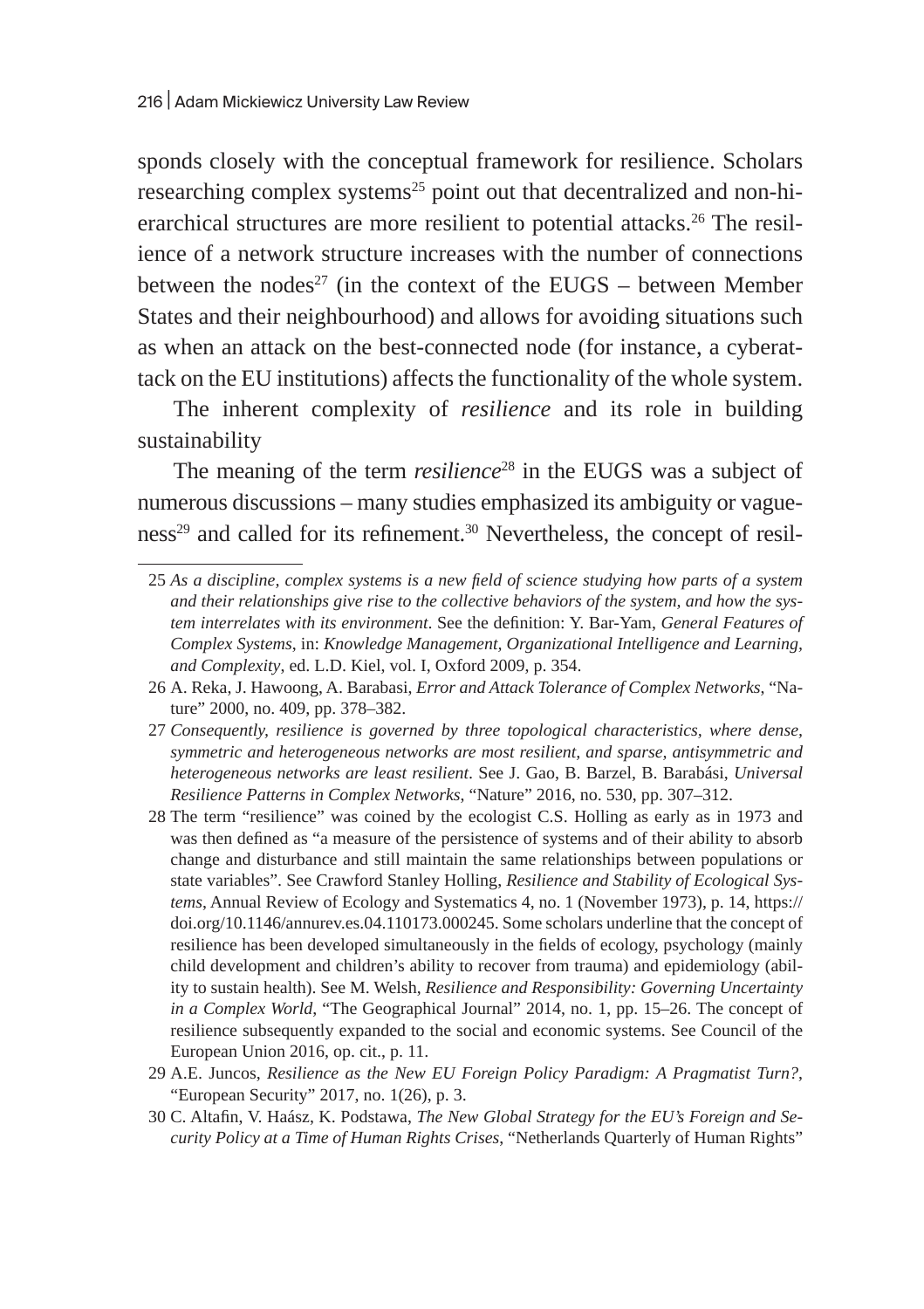ience is nothing new in EU rhetoric, and its frequency in various EU documents has been increasing rapidly since 2009. According to the EUR-Lex (the most complex database covering EU documents), the term *resilience* was mentioned in 128 documents in 2009. This number increased to 320 in the year preceding the adoption of the EUGS. In the last two years, the growing tendency significantly strengthened (581 documents in 2017) and this increase was arguably prompted by the new strategy. Nevertheless, the EUGS should be interpreted not as a stand-alone document but as a consequence of a long-term trend. Moreover, the concept of resilience was steadily spreading not only into the EU rhetoric – this tendency reflected a global increase in the popularity of this term<sup>31</sup>; the concept has also been previously introduced to the security strategies of various Member States, e.g. France (2013), United Kingdom (2015), Germany (2016).

Any attempt to understand the concept of resilience will, inevitably, lead to systems theory (and, most of all, to complex systems theory). Although the EUGS does not explicitly propose the application of systems theory to security and defense, it refers to states and societies – and both are nothing other than highly sophisticated systems with individuals, communities, political institutions, economies, environmental and energy resources as their components. In other words, both are complex systems. Moreover, various EU documents and instructions refer to the OECD's studies<sup>32</sup>, which *expressis verbis* propose a systems approach and introduce "resilience systems analysis" as a tool for policymakers.<sup>33</sup>

A complex systems approach focuses on "how parts of a system and their relationships give rise to the collective behaviors of the system, and how the system interrelates with its environment."<sup>34</sup> It seems that the

<sup>2017,</sup> no. 2(35), p. 5.

<sup>31</sup> According to Google N-gram Viewer, there was a gradual increase in the use of word 'resilience' in the period 1970–1990. Since 1990 the growth has been exponential.

<sup>32</sup> See for instance: European Commission, *Operating in Situations of Conflict and Fragility. An EU Staff Handbook,* Brussels/Luxembourg, 2015. See also: Council of the European Union 2016, op. cit., p. 20.

<sup>33</sup> OECD, *Guidelines for Resilience Systems Analysis – Facilitation Guide*, 2014, p. 5.

<sup>34</sup> Yaneer Bar-Yam, *General Features…*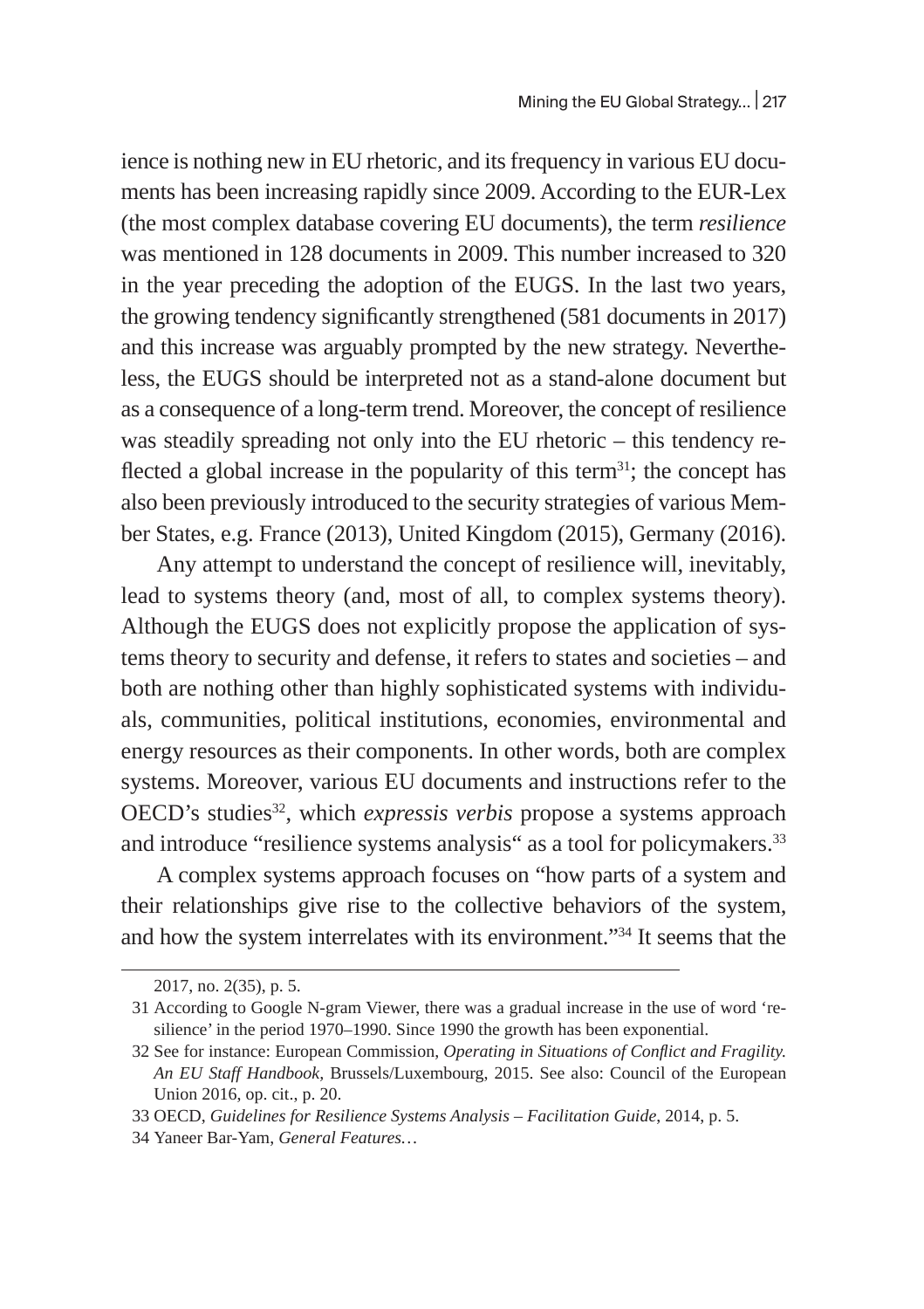EUGS is underpinned with a similar  $logic - it$  underlines the role of the Member States (parts of the system) and the cooperation between them (the relationships) as a precondition for building a resilient EU (the collective behavior of the system) and emphasizes the nexus between the external and internal threats (how the system interrelates with its environment). If we find the theory of complex systems to be applicable to the EUGS, we can justify, for instance, the multidimensionality of resilience. As Lance H. Gunderson and C.S. Holling propose, the complexity of the challenges to the specific system requires analysis of interactions among three to five sets of variables, each operating at a qualitatively distinct speed.<sup>35</sup> Reducing sets of variables to two, however convenient for the analysis, misses the complexity of interactions and interdependencies between the various variables. Therefore, simplification may lead to an inadequate understanding of the emerging challenges and, as a consequence, to wrongfully designed policies. Thus, the concept of resilience, if we agree on the relevance of the complex systems approach, has to be multidimensional. This conclusion, in consequence, invalidates arguments stressing the ambiguity or vagueness of the concept of resilience.

Furthermore, complex systems theory may shed a new light on the nexus between resilience and sustainability. Although resilience has been named as the leitmotif of the EUGS<sup>36</sup>, the lexical analysis reveals that the frequency of the term *sustainable* increased identically (and, respectively, its TF-IDF score). While the previous strategy did not mention it even once, the term appeared 31 times in the EUGS. Moreover, the document suggests a close relationship between resilience and sustainable development, stating that: "[a] resilient society featuring democracy, trust in institutions, and sustainable development lies at the

<sup>35</sup> L.H. Gunderson and C.S. Holling, *Panarchy : Understanding Transformations in Human and Natural Systems*, Washington 2002, pp. 69–71.

<sup>36</sup> M. Sanders, *Obama's Principled Pragmatism*, Contemporary Pragmatism 8, no. 2 (April 2011), pp. 31–42.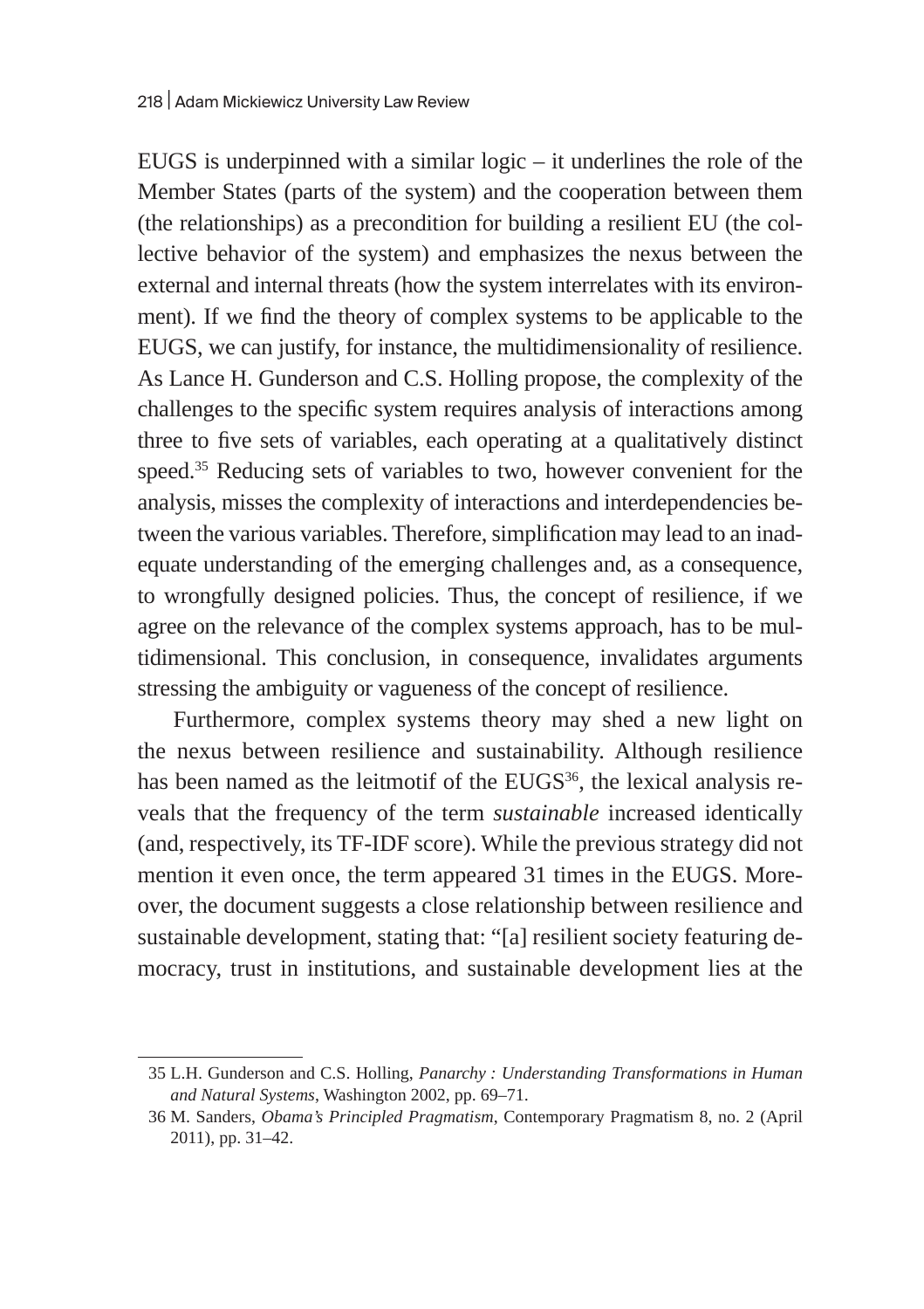heart of a resilient state."<sup>37</sup> This is neither a coincidence nor a surprise, since the linkages between the two concepts have been the subject of numerous studies<sup>38</sup> touching upon various fields (e.g. environment<sup>39</sup>, economy<sup>40</sup>, emergency management<sup>41</sup>). The relation between these two concepts has been the subject of numerous theoretical considerations<sup>42</sup>, including publications building on the theory of complex systems.<sup>43</sup> What may be beneficial for the EU policymakers from these discussions is the fundamental difference between both concepts – while building sustainability needs to have a specific long-term goal (e.g. Sustainable Development Goals) $44$ , building resilience cannot have one, as the future threats to the stability of the system are not known. Thus, resilience should focus on training the general ability to withstand and recover from shock. Interestingly, the EUGS dropped the class of *strategic objectives* that was used in the previous strategy and replaced it with the more general class of *goals* with an overarching goal to build a sustainable and resilient Union. Many studies emphasize that sustainability

<sup>37</sup> Council of the European Union, *Shared Vision, Common Action: A Stronger Europe – A Global Strategy for the European Union's Foreign And Security Policy*, 2016, p. 8.

<sup>38</sup> "Resilience theory emphasizes that change is as normal a condition for social-ecological systems as stability, and a system may exist in multiple stable states. The goal is to enable a system to respond to changing conditions so that there are minimal losses to the system and to its essential functioning. External shocks or emergent stresses pushing the system over a threshold may prompt the changing condition. [...] Similar to a resilience approach, sustainability analyses understand the biophysical drivers and constraints on a system's future, but focus on and measure change in terms of human decisions, institutional dynamics, and shared attitudes." See Council of the European Union 2016, p. 46. See also: European Commision, European Defence Action Plan.

<sup>39</sup> C. Altafin, V. Haász, K. Podstawa, *The New Global Strategy…*, p. 142.

<sup>40</sup> Y. Bar-Yam, *General Features…*

<sup>41</sup> Council of the European Union, *European Security Strategy: A secure Europe in a better world*, 2003, p. 2.

<sup>42</sup> Ibidem, p. 11.

<sup>43</sup> Ibidem, p. 14.

<sup>44</sup> Interestingly, the preamble of the Agenda 2030 mentions both concepts together: *We are determined to take the bold and transformative steps which are urgently needed to shift the world onto a sustainable and resilient path.* See UN General Assembly, *Transforming our world: the 2030 Agenda for Sustainable Development*, 21 October 2015, A/RES/70/1, <http://www.refworld.org/docid/57b6e3e44.html>.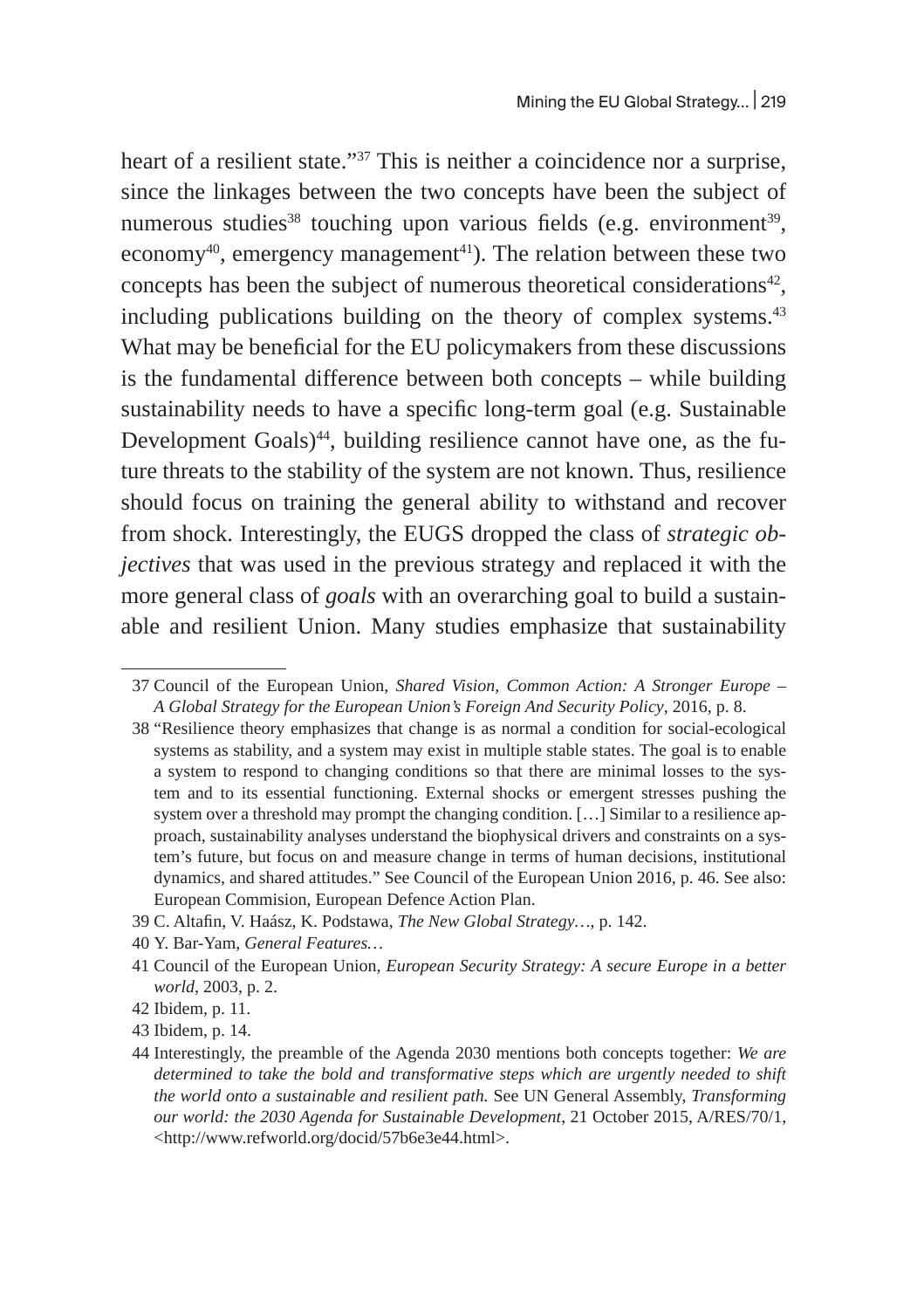requires resilient components such as a resilient environment, a resilient economy and a resilient society.<sup>45</sup> Otherwise, development may be easily undone. As we will show further in this study, those three components receive the lion's share of the EU narrative on resilience.

## **Case Study: Multidimensionality of Resilience in the EU Rhetoric at the UN Fora**

As many scholars have pointed out, under the EUGS the term *resilience* appears in various contexts, which may lead to confusion over its factual meaning. The European Parliament has recently removed some of these doubts by the adoption of a resolution on resilience as a strategic priority of the external action of the EU.46 The resolution underlines the importance of the OECD's resilience "systems analysis framework" (para. 3) and stresses its multidimensional nature: human, economic, environmental, political, security and societal (para. 4). Although these dimensions remain undefined, they clearly build on the OECD's Guidelines for Resilience System Analysis, which applies, however, slightly different terminology. The OECD distinguishes the following components of system resilience: financial (e.g. banking facilities, employment), human (e.g. knowledge, education, health), natural (e.g. environment, agriculture, minerals), physical (e.g. energy, infrastructure), political (e.g. knowledge of rights and duties, political participation) and social (e.g. formal and informal social interaction). While the OECD's financial and natural components have counterparts in the EU's economic and environmental dimensions, the EU's element of security seems to be broader than the OECD's physical component. The OECD's physical component emphasizes the resilience of the material infrastructure and does not mention the resilience of cyberspace at all. The EU's security dimension, on the other hand, stresses the importance

<sup>45</sup> M. Welsh, *Resilience and Responsibility: Governing Uncertainty in a Complex World*, "The Geographical Journal" 2014, no. 1.

<sup>46</sup> European Parliament resolution of 1 June 2017 on resilience as a strategic priority of the external action of the EU (2017/2594(RSP)).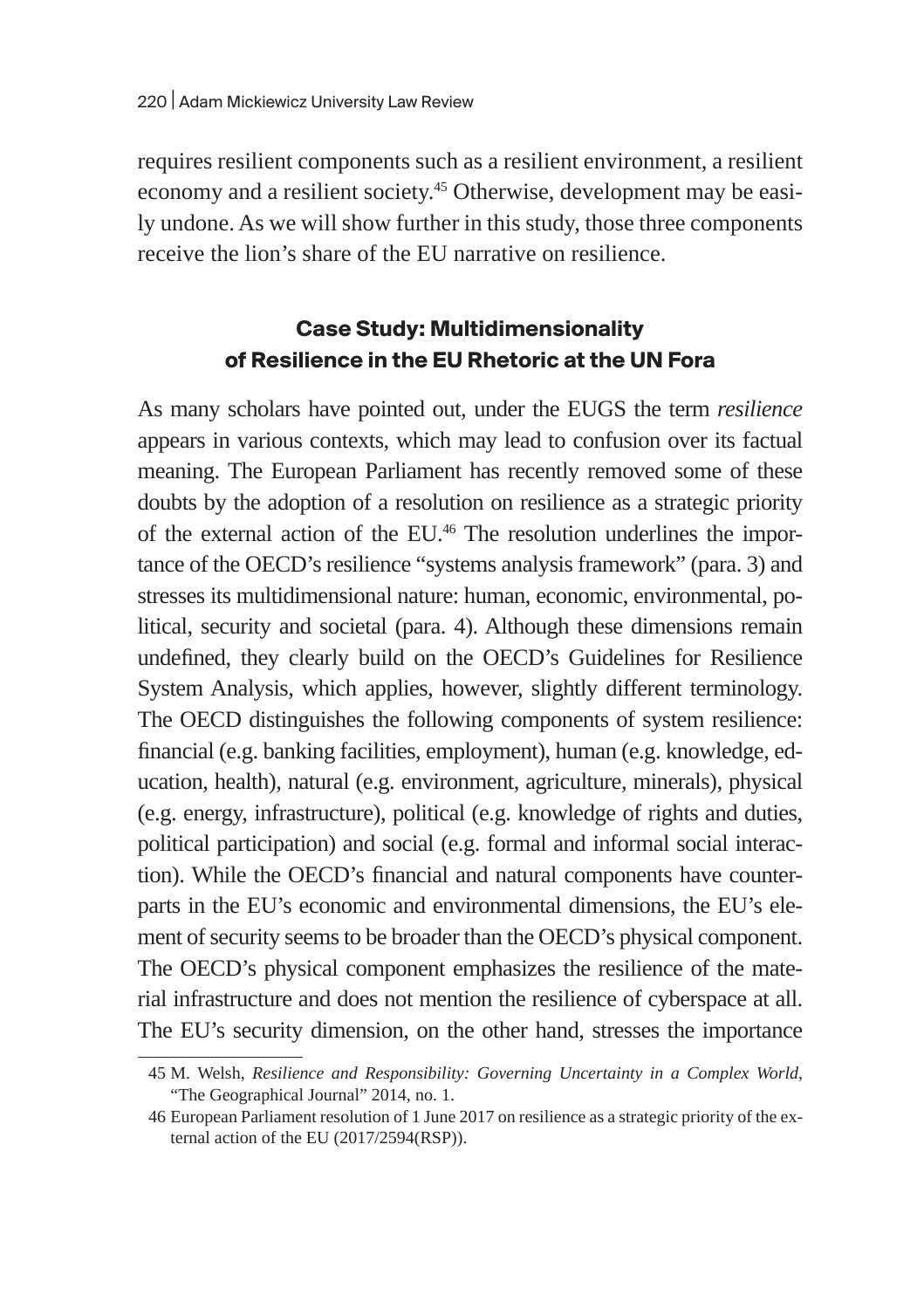of cyber resilience, which encompasses both critical infrastructure management as well as building the resilience of cyberspace (against e.g. cyber espionage or propaganda). In order to investigate, if the EU adheres to the framework outlined above, we examined the

# **EU's Activity in the United Nations Between July 2014 and December 2019**

So far, the adoption of resilience as the strategic priority under the EUGS, was indeed reflected in the EU interventions<sup>47</sup> at the United Nations, but only for a short period of time following the adoption of the strategy (Table 3). The term appeared in the 20 out of 69 EU statements (29%) made between January and June 2017, while in the preceding two years the frequency did not exceed 14%. Nevertheless, since July 2017 a share of interventions mentioning resilience drastically decreased and varied between 8.9% (July-December 2017) and 13.5% (January-June 2019). One explanation is that the period following launching the EUGS was accompanied by general excitement with a new strategy, and thus its leitmotif was perhaps overused. In this light, the subsequent decrease in the second half of 2017 may be the result of the realization that overexploitation may degrade resilience to the point where it becomes merely a buzzword rather than a guiding principle.

The analysis of the EU's rhetoric at the UN leads to the conclusion that the multidimensional nature of resilience needs to be further clarified, particularly in the areas of strengthening the security of critical infrastructure and cyberspace as well as the political fabric of society. The concept of resilience was most frequently referred to in the contexts of environmental challenges (mainly climate change mitigation<sup>48</sup> and

<sup>47</sup> Analysis encompassed statements made by the EU, including joint statements. All documents have been extracted from the official website of the Delegation of the European Union to the United Nations in New York.

<sup>48</sup> Delegation of the European Union to the United Nations in New York, *EU Statement – United Nations Open-ended Informal Consultative Process on Oceans and Law of the Sea*,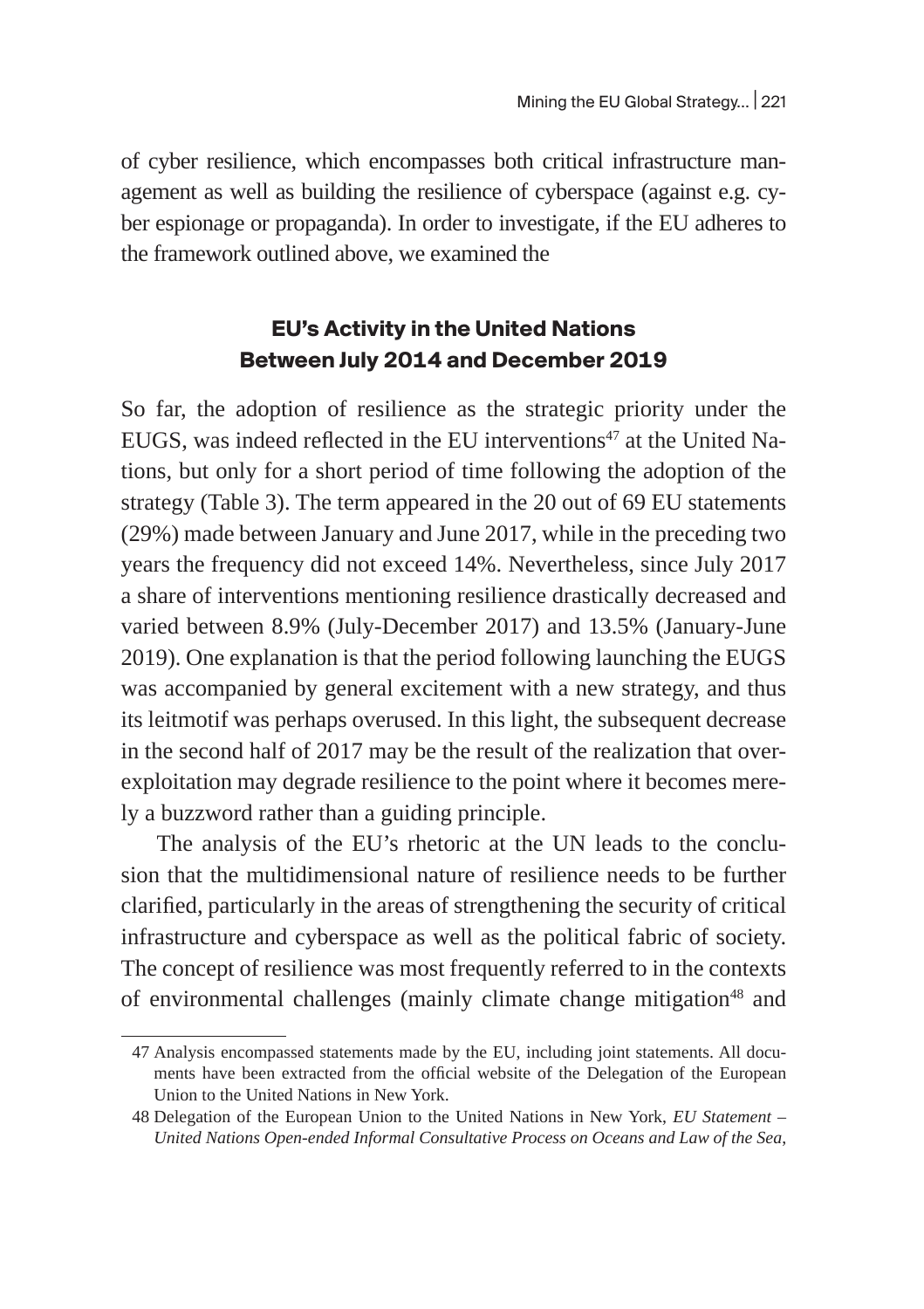Small Island Developing Countries<sup>49</sup>), humanitarian aid operations,<sup>50</sup> and the protection of vulnerable groups (mainly women<sup>51</sup> and refugees<sup>52</sup> but since 2018 also young people<sup>53</sup>). Recently, more emphasis has been placed on the building of a resilient economy (e.g. low-emissions econ- $\text{om}y^{54}$ , and a resilient labour market<sup>55</sup>). These findings correspond with the lists of the EU priorities for the UN General Assembly, in which resilience rhetoric is present primarily in the contexts of environmental protection, sustainable development and disaster recovery.<sup>56</sup>

- 49 Delegation of the European Union to the United Nations in New York, *EU Statement United Nations 2nd Committee: Sustainable Development and UN-Habitat*, 15 October 2014, EUUN14–153EN. EU Statement by Commissioner Piebalgs – United Nations 3rd International Conference on Small Island Developing States: Plenary, 1 September 2014, EUUN14–106EN.
- 50 Delegation of the European Union to the United Nations in New York, *EU Statement United Nations General Assembly: Famine Response and Prevention*, 14 April 2017, EUUN17–030EN.
- 51 Delegation of the European Union to the United Nations in New York, *EU Statement United Nations General Assembly: Global awareness of the tragedies of irregular migrants in the Mediterranean basin, with specific emphasis on Syrian asylum seekers*, 7 April, 2017, EUUN17–029EN.
- 52 Delegation of the European Union to the United Nations in New York, *EU Statement United Nations 3rd Committee: Report of the UN High Commissioner for Refugees*, 2 November 2016, EUUN16–184EN.
- 53 Delegation of the European Union to the United Nations in New York, *EU Statement United Nations General Assembly: Youth and Migration*, 26 February 2019.
- 54 Delegation of the European Union to the United Nations in New York, EU Statement United Nations High-Level Meeting on Climate Change and the Sustainable Development Agenda, 23 March 2017, EUUN17–025EN. EU Commissioner Crețu at the Opening Plenary Session of the UN Habitat Conference, 18 October 2016, EC16–1018.
- 55 Delegation of the European Union to the United Nations in New York, EU Statement United Nations 3rd Committee: Social Development, 4 October 2016, EUUN16–118EN.
- 56 The list for the 71st GA mentions security (peace), the resilience of communities and governments, humanitarian assistance; 70th GA – environmental protection, low carbon and resilient economy; 69th GA – community resilience to disasters and conflicts, 68th GA – resilience of societies and economies, climate resilient low carbon development, community safety and resilience to disasters and conflicts; 67th – no mentions; 66th – resilience of the vulnerable and fragile countries; 65th and 64th – no mentions.
- 57 Context labels have been assigned manually by the author after thorough review of the statements that mentioned the word *resilience/resilient* at least once. One statement could have been classified into two categories if resilience was mentioned more than once and in various contexts. If terms resilience/resilient were mentioned more than once, but in the same context, such a statement was classified only to one category.

<sup>15</sup> May 2017, EUUN17–045EN. EU Intervention: United Nations – PGA expert level meeting on Water, 22 March 2017, EUUN17–024EN.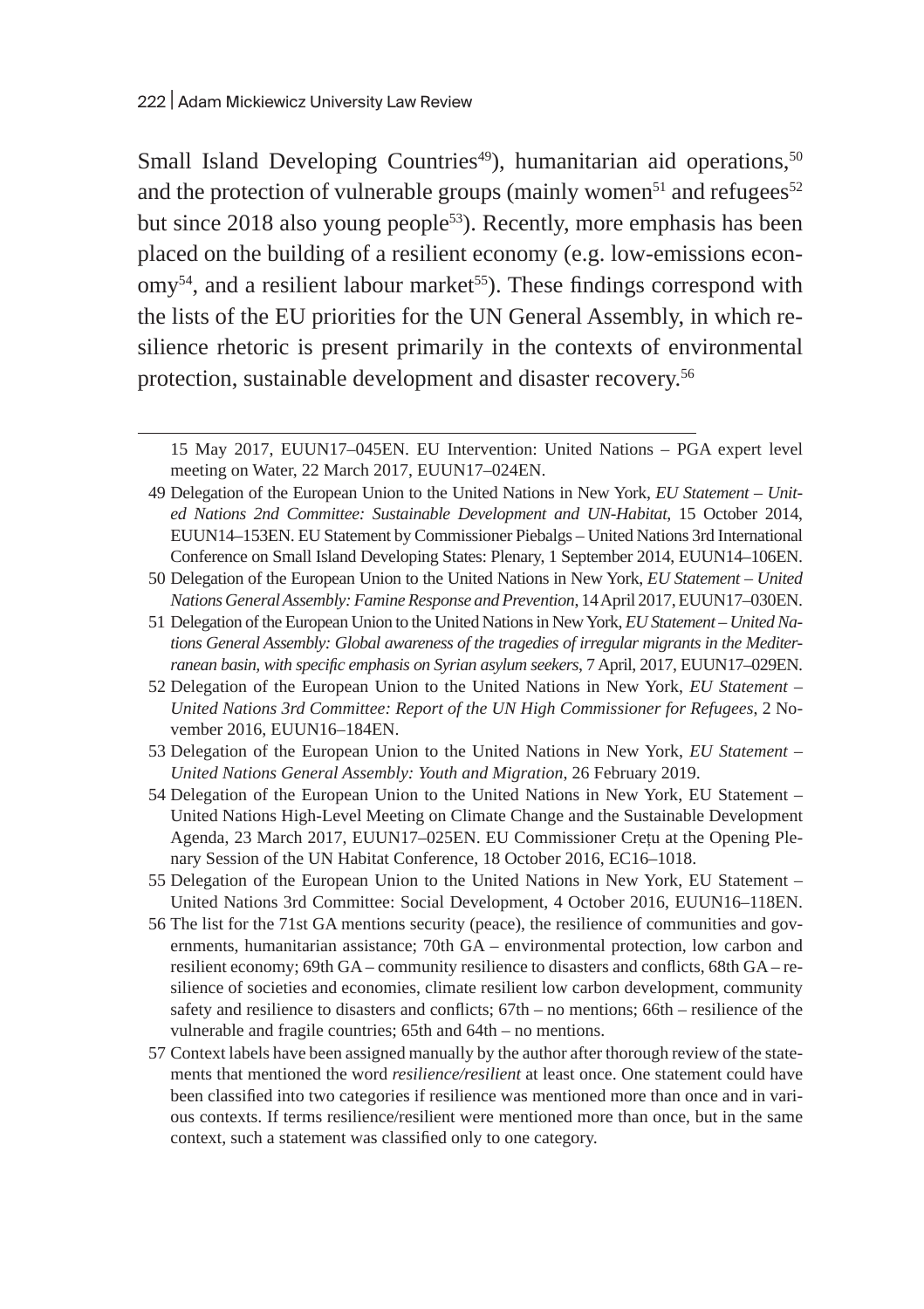| Table 3. Presence of the term 'resilience/resilient' in EU statements and interventions |  |
|-----------------------------------------------------------------------------------------|--|
| delivered at the UN fora between January 2014 and December 2019. Source:                |  |
| the author's elaboration.                                                               |  |

|                |                                 |                                                      |                                                                        | Context in which the re-<br>silience was mentioned<br>$(dimension)$ <sup>57</sup> |                          |                          |                |                |                |                |
|----------------|---------------------------------|------------------------------------------------------|------------------------------------------------------------------------|-----------------------------------------------------------------------------------|--------------------------|--------------------------|----------------|----------------|----------------|----------------|
| Period         | Overall number of<br>statements | Statements with the word<br>resilience<br>/resilient | /resilient (as % of overall)<br>Statements with the<br>word resilience | Economic                                                                          | Security                 | Political                | Environ-mental | Societal       | Humani-tarian  | <b>Other</b>   |
| 2019 (Jul-Dec) | 141                             | 16<br>11,3                                           |                                                                        | $\mathbf{1}$                                                                      | $\overline{\mathcal{A}}$ | $\Omega$                 | 3              | 3              | $\overline{1}$ | $\overline{4}$ |
| 2019 (Jan-Jun) | 104                             | 14                                                   | 13,5                                                                   | $\overline{2}$                                                                    | 3                        | $\mathbf{1}$             | 3              | 5              | $\mathbf{1}$   | 3              |
| 2018 (Jul-Dec) | 121                             | 13                                                   | 10,7                                                                   | $\mathbf{1}$                                                                      | $\overline{2}$           | $\overline{0}$           | $\overline{2}$ | 3              | 3              | 3              |
| 2018 (Jan-Jun) | 108                             | 14                                                   | 13,0                                                                   | $\overline{4}$                                                                    | $\overline{4}$           | $\mathbf{1}$             | $\mathbf{1}$   | 6              | 5              | $\mathbf{1}$   |
| 2017 (Jul-Dec) | 135                             | 12                                                   | 8,9                                                                    | $\mathbf{1}$                                                                      | $\overline{\mathcal{A}}$ | $\overline{1}$           | $\mathbf{1}$   | 5              | $\overline{1}$ | $\mathbf{1}$   |
| 2017 (Jan-Jun) | 69                              | 20                                                   | 29,0                                                                   | 5                                                                                 | 3                        | $\overline{\mathcal{A}}$ | 5              | 6              | 7              | $\overline{2}$ |
| 2016 (Jul-Dec) | 131                             | 13                                                   | 9,9                                                                    | 3                                                                                 | $\overline{2}$           | $\overline{2}$           | $\overline{4}$ | $\overline{2}$ | 3              | $\overline{2}$ |
| 2016 (Jan-Jun) | 99                              | 14                                                   | 14,1                                                                   | 3                                                                                 | $\overline{1}$           | $\overline{2}$           | 6              | $\overline{2}$ | $\overline{4}$ | $\overline{2}$ |
| 2015 (Jul-Dec) | 108                             | 13                                                   | 12,0                                                                   | $\overline{2}$                                                                    | $\mathbf{1}$             | $\overline{0}$           | 7              | 3              | $\overline{2}$ | $\overline{2}$ |
| 2015 (Jan-Jul) | 107                             | 13                                                   | 12,1                                                                   | $\overline{0}$                                                                    | $\overline{2}$           | $\mathbf{1}$             | 3              | 3              | $\overline{4}$ | $\mathbf{1}$   |
| 2014 (Jul-Dec) | 134                             | 21                                                   | 15,4                                                                   | $\overline{0}$                                                                    | $\overline{2}$           | $\mathbf{1}$             | 8              | 3              | 5              | 3              |
| 2014 (Jan-Jun) | 91                              | 14                                                   | 15,4                                                                   | $\mathbf{0}$                                                                      | $\overline{0}$           | 3                        | $\overline{2}$ | $\overline{2}$ | 8              | $\mathbf{1}$   |
| <b>Overall</b> | 1348                            | 177                                                  | 13.1                                                                   | 19                                                                                | 21                       | 15                       | 39             | 35             | 42             | 18             |

What is significant for the EU's narrative is the importance of the nexus between the environmental, economic and humanitarian dimensions, which apparently constitute core elements of resilience building.<sup>58</sup> Some may say that the EU rhetoric at the UN fora is determined by

<sup>58</sup> Delegation of the European Union to the United Nations in New York, *EU Statement – United Nations General Assembly: Famine Response and Prevention*, 14 April 2017, EUUN17–030EN.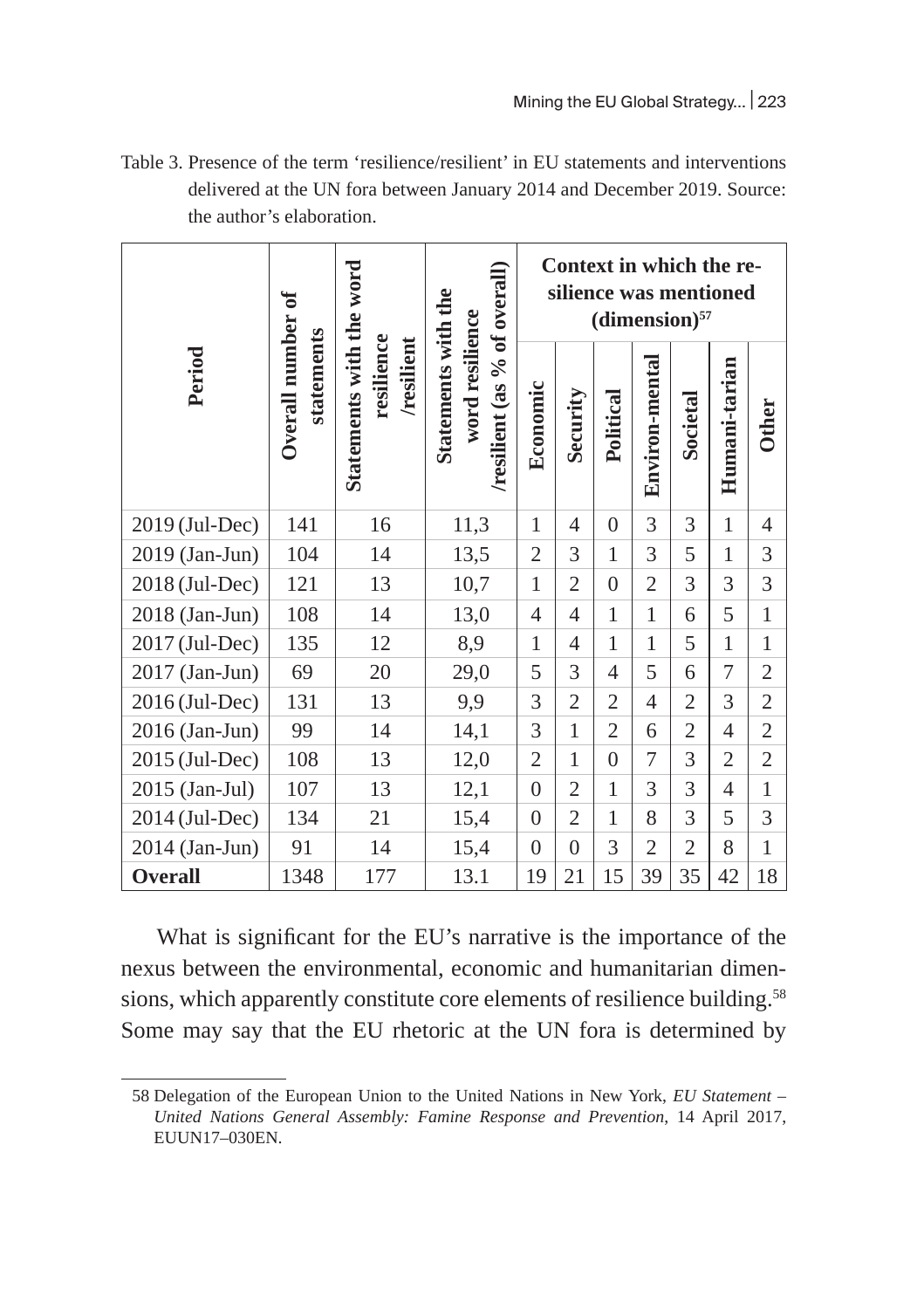the challenges on the UN agenda (such as the Ebola outbreak, climate change and the fulfillment of the SDGs) and that is why other elements are set aside. Nevertheless, the analysis of the EU documents on resilience confirms there is a strong attachment to the abovementioned elements. For instance, the recent European Parliament resolution on resilience as a strategic priority of the external action of the EU clearly prioritizes the humanitarian dimension and the need for empowering vulnerable groups, mainly women.<sup>59</sup> The EU's Action Plan for Resilience in Crisis Prone Countries 2013–2020 is more multidimensional, but remains limited to the humanitarian, environmental and societal perspectives. The broadest approach may be found in the document entitled "A Strategic Approach to Resilience in the EU's external action" adopted by the European Commission in June 2017. So far, this is the only document that put equal emphasis on all the elements, including the political $60$  and security dimensions. $61$ 

# **The Role of Principles and Values Under the EUGS – Where are Human Rights?**

The EUGS frequently, and in various contexts, refers to principles (28 mentions in the EUGS, compared to zero in the previous strategy). The document emphasizes that the principles will guide the EU's external action $62$ , that in the promotion of shared interests, the EU will adhere to clear principles $63$  and that the EU will engage in a practical

<sup>59</sup> European Parliament resolution of 1 June 2017 on resilience as a strategic priority of the external action of the EU (2017/2594(RSP)).

<sup>60</sup> European Commission, Joint Communication to the European Parliament and the Council: A Strategic Approach to Resilience in the EU's external action, 7 June 2017, JOIN(2017) 21 final, pp. 3, 7.

<sup>61</sup> Ibidem, pp. 15–17.

<sup>62</sup> Ibidem, 3.

<sup>63</sup> J. Legrand, *Does the New EU Global Strategy Deliver on Security and Defence?*, 2016, <http://www.europarl.europa.eu/RegData/etudes/IDAN/2016/570472/EXPO\_IDA (2016)570472\_EN.pdf>.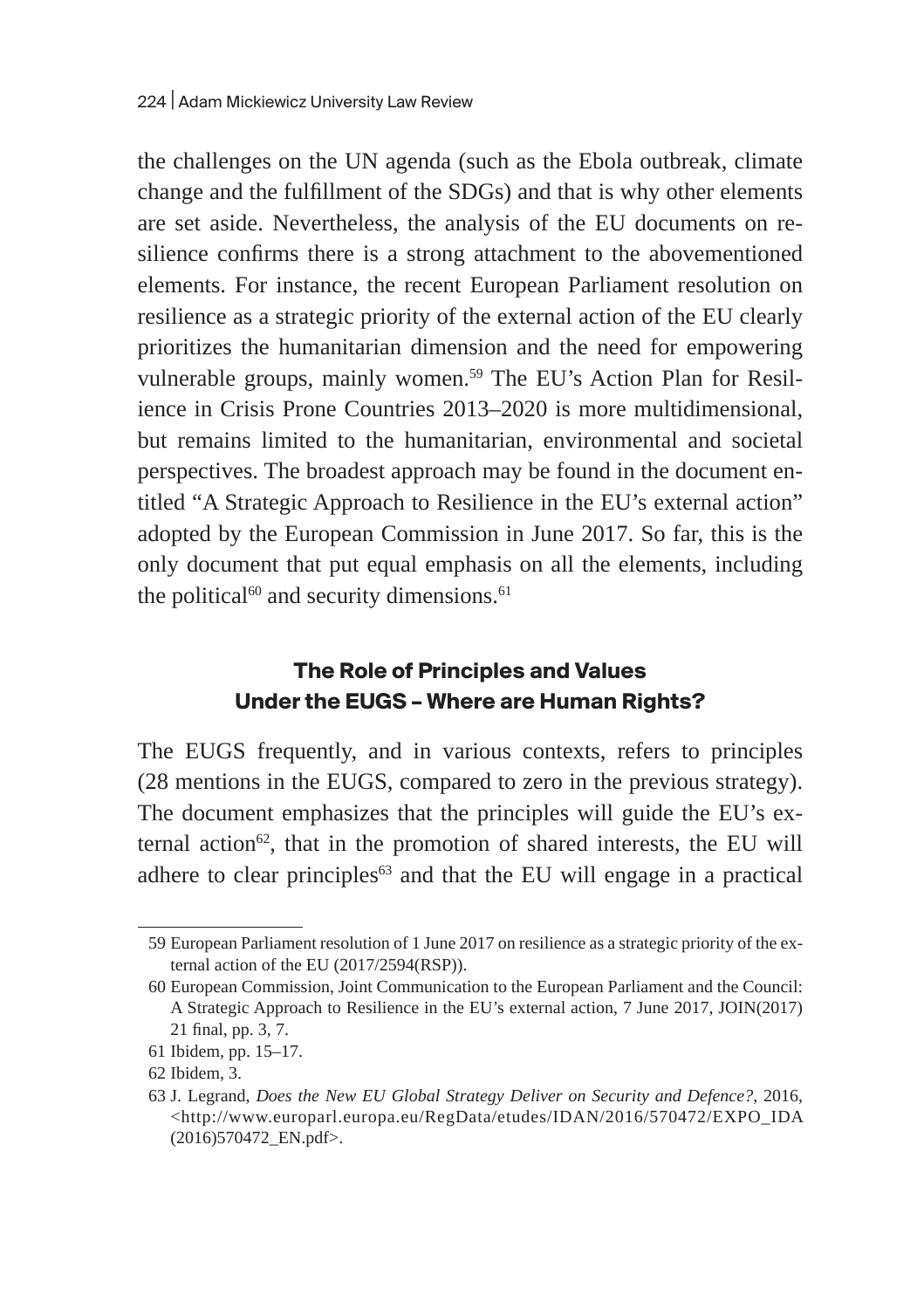and principled way in peacebuilding.<sup>64</sup> Those principles include but arguably are not limited to: accountability, representativeness, responsibility, effectiveness and transparency.<sup>65</sup> Turning towards principles and rules – absent from the previous strategy – confirms that the EU is facing a period of high uncertainty and seeks to minimize potential turbulence. Indeed, in recent years the EU did not necessarily follow formerly established principles, e.g. in the case of Ukraine, the EU had been consistently moving away from democratic conditionality and subsequently abandoned it in November 2013, due to fears that the country would come under the Russian sphere of influence.<sup>66</sup> Taking into consideration rising autocratic tendencies in neighboring countries (e.g. Turkey), as well as in the EU itself (e.g. Poland, Hungary), the EU's reaffirmed commitment to principles, rules, and values is being put to the test.

The concept of "principled pragmatism" requires special attention. This proposed approach to foreign policy aims at striking a balance between realism and idealism, isolationism and interventionism.<sup>67</sup> Although proposed as one of the leitmotifs of the EUGS, principled pragmatism is not an entirely new concept. For instance, Barack Obama adopted it as a guiding principle for US diplomacy.<sup>68</sup> Even before than that, in the early 2000s it emerged at the intersection of international human rights law and business. It was originally defined by John Ruggie as "an unflinching commitment to the principle of strengthening the promotion and protection of human rights as it relates to businesses, coupled with

<sup>64</sup> Council of the European Union, *Shared Vision, Common Action: A Stronger Europe - A Global Strategy for the European Union's Foreign And Security Policy*, 2016, p. 11.

<sup>65</sup> Ibidem, p. 19.

<sup>66</sup> Ibidem, p. 20.

<sup>67</sup> *In charting the way between the Scylla of isolationism and the Charybdis of rash interventionism, the EU will engage the world manifesting responsibility towards others and sensitivity to contingency.* See ibidem, p. 46.

<sup>68</sup> Ibidem, p. 48. Paul Richard Huard, "Principled Pragmatism: Fredrik Logevall on Obama's Legacy", The National Interest, 23 May 2016, <http://nationalinterest.org/feature/principled-pragmatism-fredrik-logevall-obamas-legacy-16312>. Recent National Security Strategy of the United States of America, adopted in December 2017 and signed by Donald Trump, operates with an equivalent 'principled realism'.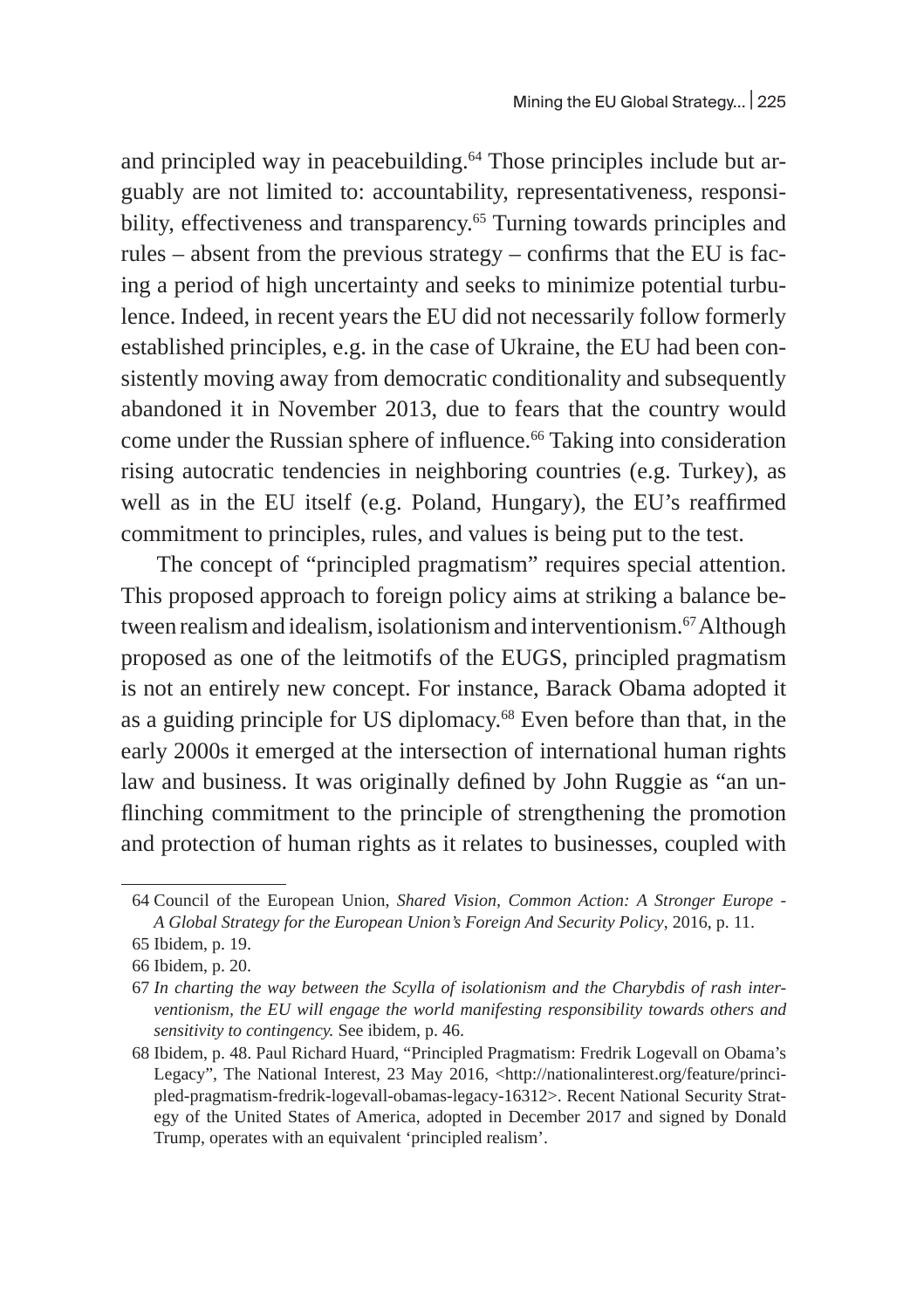a pragmatic attachment to what works best in creating change where it matters most — in the daily lives of people."<sup>69</sup> The EUGS does not offer its own definition, limiting itself to the vague remark that principle pragmatism "stems as much from a realistic assessment of the strategic environment as from an idealistic aspiration to advance a better world."<sup>70</sup> Thus, principled pragmatism may be interpreted *per analogiam* as the concept that integrates the need for the protection of values (idealistic dimension) and common sense in choosing the means to achieve the goal (realistic dimension).

John Ruggie, as well as the Obama administration (most notably Hilary Clinton), linked principled pragmatism with one specific value, namely human rights.<sup>71</sup> As the lexical analysis has shown, the same is the case with the EUGS – human rights are the single most frequently mentioned value (26 times), followed by democracy (21 mentions), and the rule of law (6 mentions). Interestingly, in the strategy of 2003, the presence of values was marginal – democracy was invoked five times, the rule of law three times and human rights only twice. This remarkable rejuvenation of human rights may indicate the way in which principled pragmatism will be addressed – more emphasis will be put on the protection of human rights than on building democratic institutions.

Some may invoke a historical analogy to the Helsinki Accords of 1975, when the Western World's pursuit of human rights jeopardized the decline of communist regimes in Eastern Europe and the USSR. Americans were conscious that advocating for human rights may bring better long-term results than calling for the free elections or adopting the rule of law. The latter was aimed directly at the destruction of state apparatus, thus the USSR would have been more resistant to engage in

<sup>69</sup> UN Economic and Social Council, Interim Report of the Special Representative of the Secretary-General on the Issue of Human Rights and Transnational Corporations and other Business Enterprises, E/CN.4/2006/97, para. 81.

<sup>70</sup> Council of the European Union, *European Council Conclusions on Security and Defence*, para. 8.

<sup>71</sup> Council of the European Union, *Council Conclusions on Implementing the EU Global Strategy in the Area of Security and Defence*, para. 6.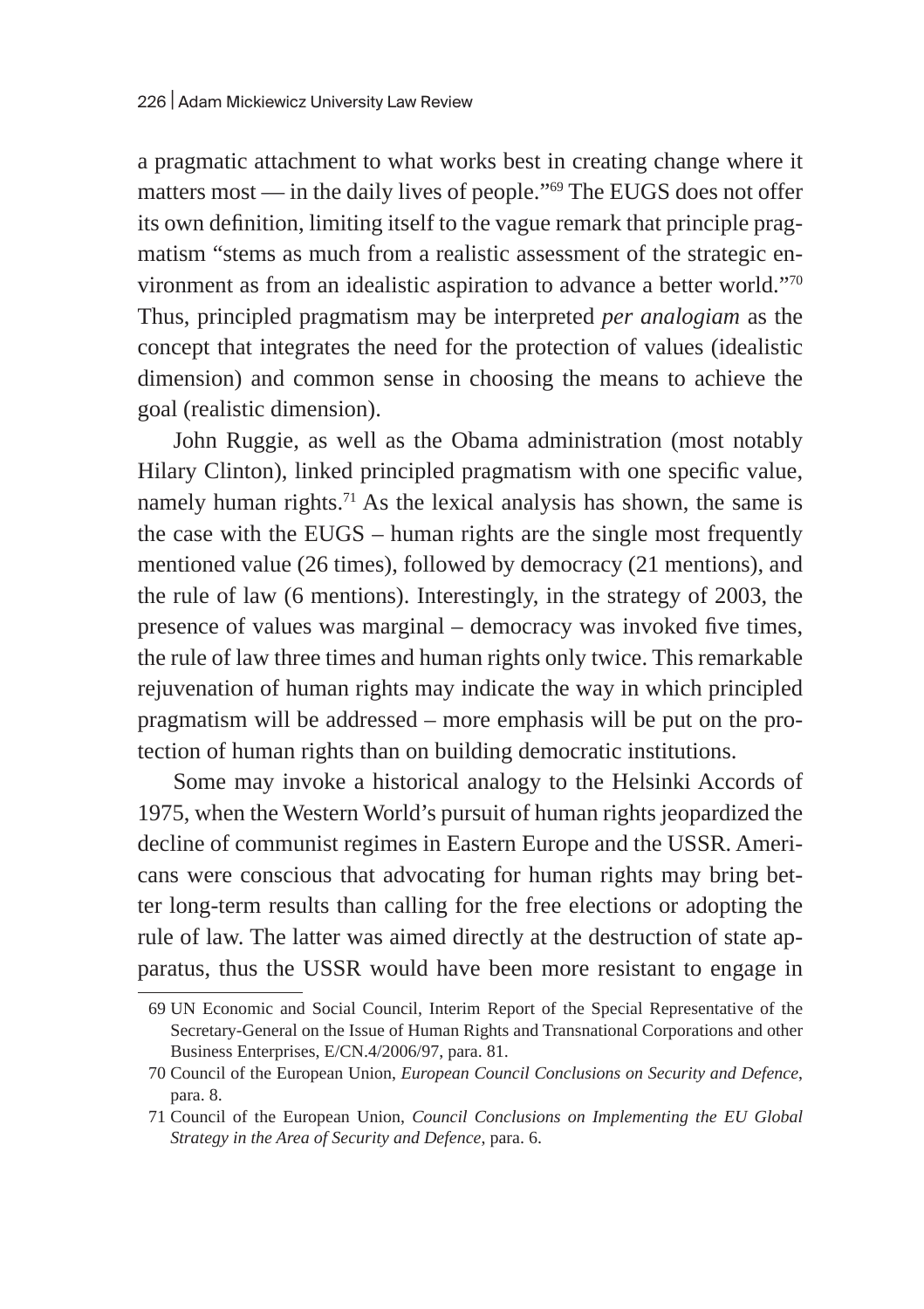any constructive dialogue. Even more interestingly, L. Garment (former U.S. Representative to the United Nations Commission on Human Rights) perceived human rights as a tailor-made diplomatic instrument aimed at non-resilient states. During his hearing before the Commission on Security and Cooperation in Europe in February 1977, he emphasized that: "They are not prepared to yield on them. The strength of their society is thin, the ability to withstand crises, economic crises, food, crises, ultimately human rights crises, is precarious, and therefore they will make a real issue of our right to press for implementation of agreements arrived at in Helsinki."72

The difference is that this time human rights appear not as a weapon against non-democratic regimes, but primarily as a remedy for the EU's eroded credibility and effectiveness in approaching its neighborhood. Therefore, placing human rights high on the agenda is a consequence of the adoption of principled pragmatism and resilience as guiding principles for the EUGS. The interdependency of these concepts is being consistently reaffirmed in various EU documents. For instance, the European Parliament resolution on resilience as a strategic priority of the external action of the EU not only emphasizes the role of human rights in building resilience but stresses the need to "focus on results" in this matter.<sup>73</sup> While human rights were mentioned seven times throughout the text of the resolution, the other values (democracy and the rule of law) were invoked only three times in total.

One may ask if the values of democracy and the rule of law are not compatible (or less compatible) with the concepts of either principled pragmatism or resilience? Yet democracy and respect for the rule of law in the EU's neighborhood undeniably serve its geopolitical interests. Democratic regimes are more stable prosperous and – to use

<sup>72</sup> Hearings before the Commission on Security and Cooperation in Europe, ninety-fifth Congress, First Session on the Implementation of the Helsinki Accords, vol. I, 23–24 February 1977, p. 12.

<sup>73</sup> European Parliament resolution of 1 June 2017 on resilience as a strategic priority of the external action of the EU (2017/2594(RSP)).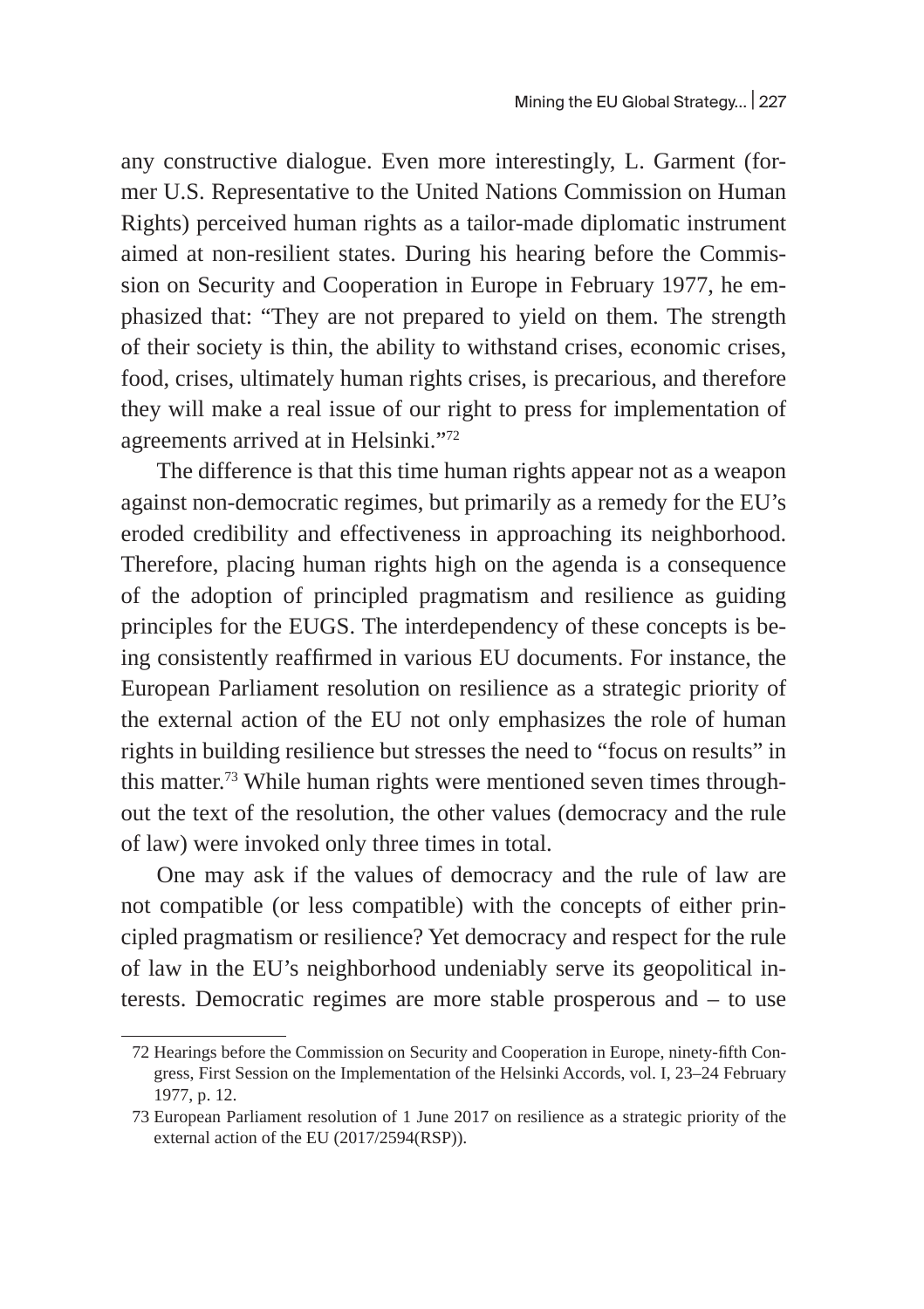EU language – resilient than autocracies. Nevertheless, the promotion of democracy aspires to spark a systemic change at the level of governance, which often meets with resistance from the ruling elites. The review of the European Neighborhood Policy confirms that it also requires a tailor-made approach with each and every country. Thus, democratization is a complex and rather evolutionary process of transformation that encompasses *inter alia* strengthening human rights and the rule of law. Human rights, on the other hand, are aimed primarily at the protection of individuals from arbitrary state actions. They are far better conceptualized and operationalized in dozens of international human rights treaties and other instruments adopted since 1945. Moreover, the EU remains only one among many international actors that advocates for human rights protection. Thus, support for human rights can bring better results in a considerably shorter time, which closely corresponds with the reasons behind the adoption of the concept of resilience. The EU's priority is, after all, the mitigation of fragility – both internal and external – and the crisis rhetoric (best exemplified by the frequency of occurrence of *must*) only confirms that the EU intensely seeks stability for Europe. All the abovementioned factors explain the rejuvenation of human rights narration under the EUGS and, at the same time, provoke questions over the democratic component of resilience.

### **Conclusions**

Comparative analysis of the European Security Strategy of 2003 and the European Union Global Strategy of 2016 unveils significant differences in their lexical layers. Those differences are reflected, to some extent, in the subsequently adopted documents and policies. The EUGS underlines *inter alia* the necessity of developing defense capabilities, building resilience, and the affirmation of principled pragmatism as a guide for the EU's external actions. As the following documents adopted by the European Parliament (e.g. resolution on resilience as a strategic priority of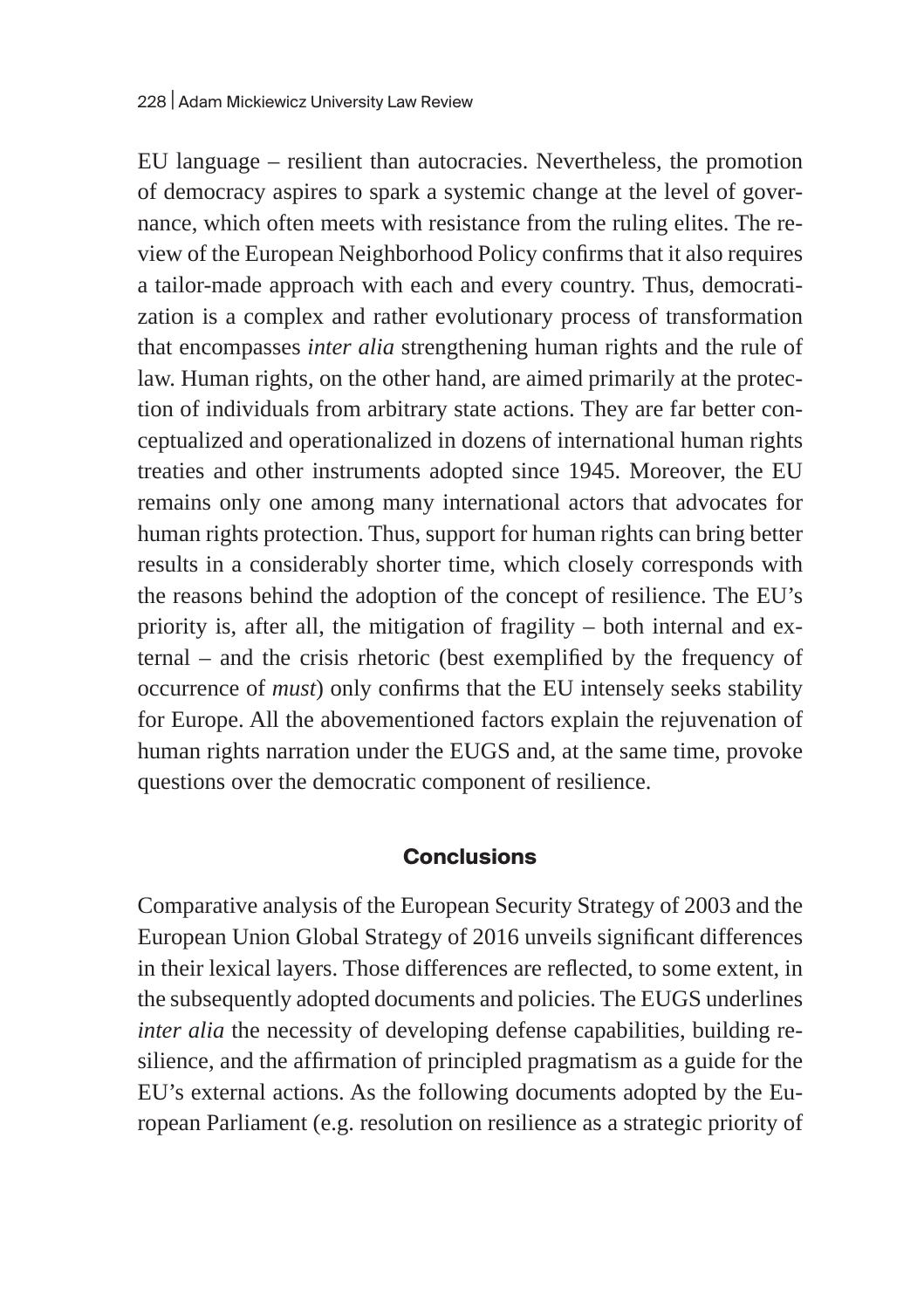the external action of the  $EU^{74}$ ) and European Commission (e.g. European Defence Action Plan<sup>75</sup>) indicate, those are not merely empty rhetoric, but substantive commitments that are being consistently implemented.

Nevertheless, not all of the commitments established under the EUGS are equally translated nto action. On one spectrum, there is the area of defence, where the EU's strong commitment is best demonstrated by the proposed budget allocation of €3.5 billion for the period 2021–2027. Furthermore, the establishment of PESCO remains in accordance with the affirmation of the cooperation framework highlighted under the EUGS. Somewhere in the middle, there is the concept of resilience, which is indeed frequently mentioned in numerous EU documents, but the recent increase may very well be a continuation of a long-term fascination with this concept and not the result of its inclusion in the EUGS. Indeed, the analysis of the EU interventions at the UN fora indicates that the concept of resilience was present in the EU rhetoric in the period preceding its adoption (2014–2015). Although there was a sharp increase in the frequency of mentions of this term in the first half of 2017, the following months have witnessed a significant drop. This may suggest that the EU still needs better operationalization of this concept. On the other end of the spectrum, there is principled pragmatism which itself rarely appears in the EU documents and rhetoric. As C. Altafin, V. Haász, and K. Podstawa noticed, although human rights are present in the textual layer of the EUGS, their role in the European grand Strategy is not clear.<sup>76</sup>

The textual analysis of the EUGS allowed the extraction of the most frequent terms that together create a net of interlinked concepts (e.g. resilience, human rights) and phrases (e.g. cooperation, the prevalence of plural nouns when describing threats and problems). The theory of complex systems explains many of the relations between them and may even be more useful in the further operationalization of concepts such

<sup>74</sup> Ibidem.

<sup>75</sup> Y. Bar-Yam, *General Features…*

<sup>76</sup> Council of the European Union, *Shared Vision, Common Action: A Stronger Europe – A Global Strategy for the European Union's Foreign And Security Policy*, 2016, p. 46.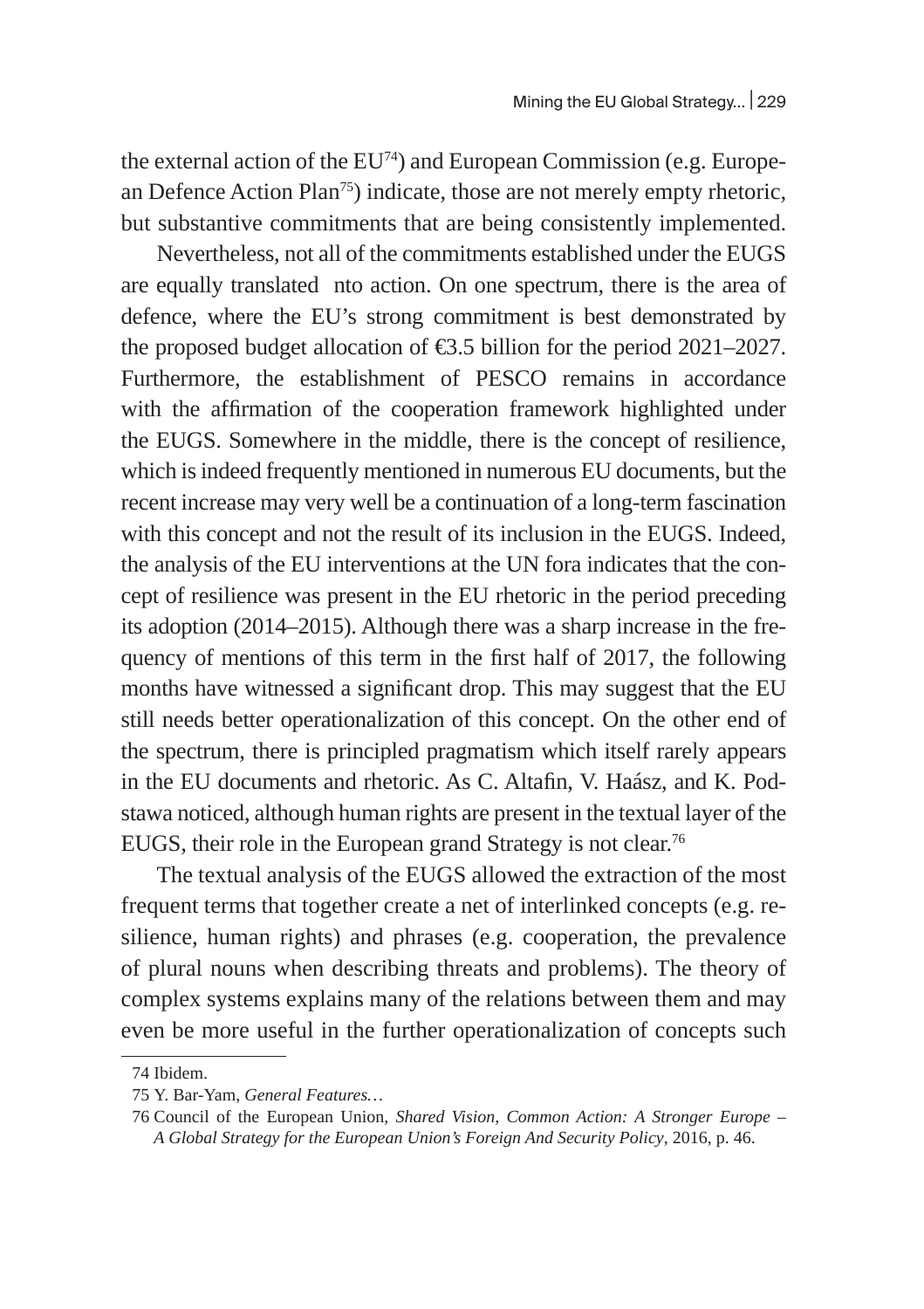as resilience or principled pragmatism. Nevertheless, the complexity of the EUGS will arguably pose problems for policymakers and EU diplomacy, as we saw with the example of EU interventions at UN fora.

#### **References**

- Altafin C., Haász V., Podstawa K., *The New Global Strategy for the EU's Foreign and Security Policy at a Time of Human Rights Crises*, "Netherlands Quarterly of Human Rights" 2017, no. 2(35).
- Bar-Yam Y., *General Features of Complex Systems*, in: *Knowledge Management, Organizational Intelligence and Learning, and Complexity*, ed. L.D. Kiel, Oxford 2009.
- Fiott D., *EU Defence Research in Development*, "European Union Institute for Security Studies" 2016.
- Gao J., Baruch Barzel, and Albert-László Barabási, *Universal Resilience Patterns in Complex Networks*, "Nature" 2016, no. 530.
- Gunderson L.H., Holling C.S., *Panarchy: Understanding Transformations in Human and Natural Systems*, Washington 2002.
- Holling C.S., *Resilience and Stability of Ecological Systems*, "Annual Review of Ecology and Systematics" 1973, no. 1.
- Huard P. R., *Principled Pragmatism: Fredrik Logevall on Obama's Legacy*, "The National Interest" 23 May 2016.
- J. Legrand, *Does the New EU Global Strategy Deliver on Security and Defence?,* 2016, <http://www.europarl.europa.eu/RegData/etudes/ IDAN/2016/570472/EXPO\_IDA(2016)570472\_EN.pdf>.
- Juncos A.E., *Resilience as the New EU Foreign Policy Paradigm: A Pragmatist Turn?*, "European Security" 2017, no. 1(26).
- Mawdsley J., *The Emergence of the European Defence Research Programme*, in: *The Emergence of EU Defense Research Policy. Innovation, Technology, and Knowledge Management*, eds N. Karampekios, I. Oikonomou, E. Carayannis, Washington 2018.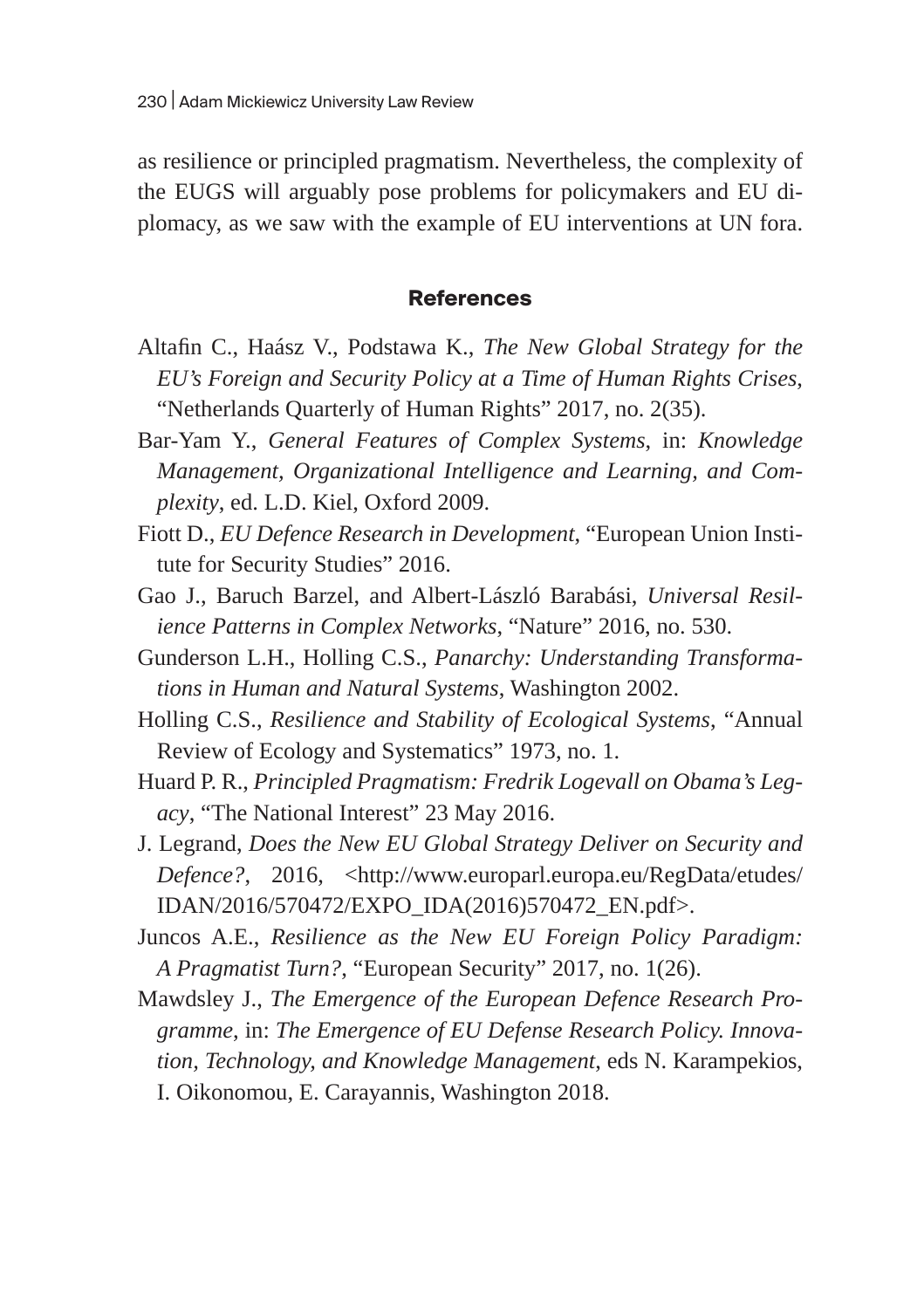- Ramos J., *Using TF-IDF to Determine Word Relevance in Document Queries*, 1999.
- Reka A., Hawoong J., Barabasi A.L., *Error and Attack Tolerance of Complex Networks*, "Nature" 2000, no. 409.
- Salton G., M.J. MacGill, *Introduction to Modern Information Retrieval*, McGraw-Hill 1983.
- Sanders M., *Obama's Principled Pragmatism*, "Contemporary Pragmatism" 2011, no. 2.
- Welsh M., *Resilience and Responsibility: Governing Uncertainty in a Complex World*, "The Geographical Journal" 2014, no. 1.
- Council of the European Union, *Council Conclusions on Implementing the EU Global Strategy in the Area of Security and Defence*, 6 March 2017.
- Council of the European Union, *European Council Conclusions on Security and Defence*, 22 June 2017.
- Council of the European Union, *European Security Strategy: A Secure Europe in a Better World*, 2003.
- Council of the European Union, *Shared Vision, Common Action: A Stronger Europe – A Global Strategy for the European Union's Foreign And Security Policy*, 2016.
- Declaration on PESCO projects, <http://www.consilium.europa.eu/media/32020/draft-pesco-declaration-clean-10122017.pdf>.
- Delegation of the European Union to the United Nations in New York, *EU Commissioner Crețu at the Opening Plenary Session of the UN Habitat Conference*, 18 October 2016, EC16–1018.
- Delegation of the European Union to the United Nations in New York, *EU Intervention: United Nations – PGA expert level meeting on Water*, 22 March 2017, EUUN17–024EN.
- Delegation of the European Union to the United Nations in New York, *EU Statement – United Nations 2nd Committee: Sustainable Development and UN-Habitat*, 15 October 2014, EUUN14–153EN.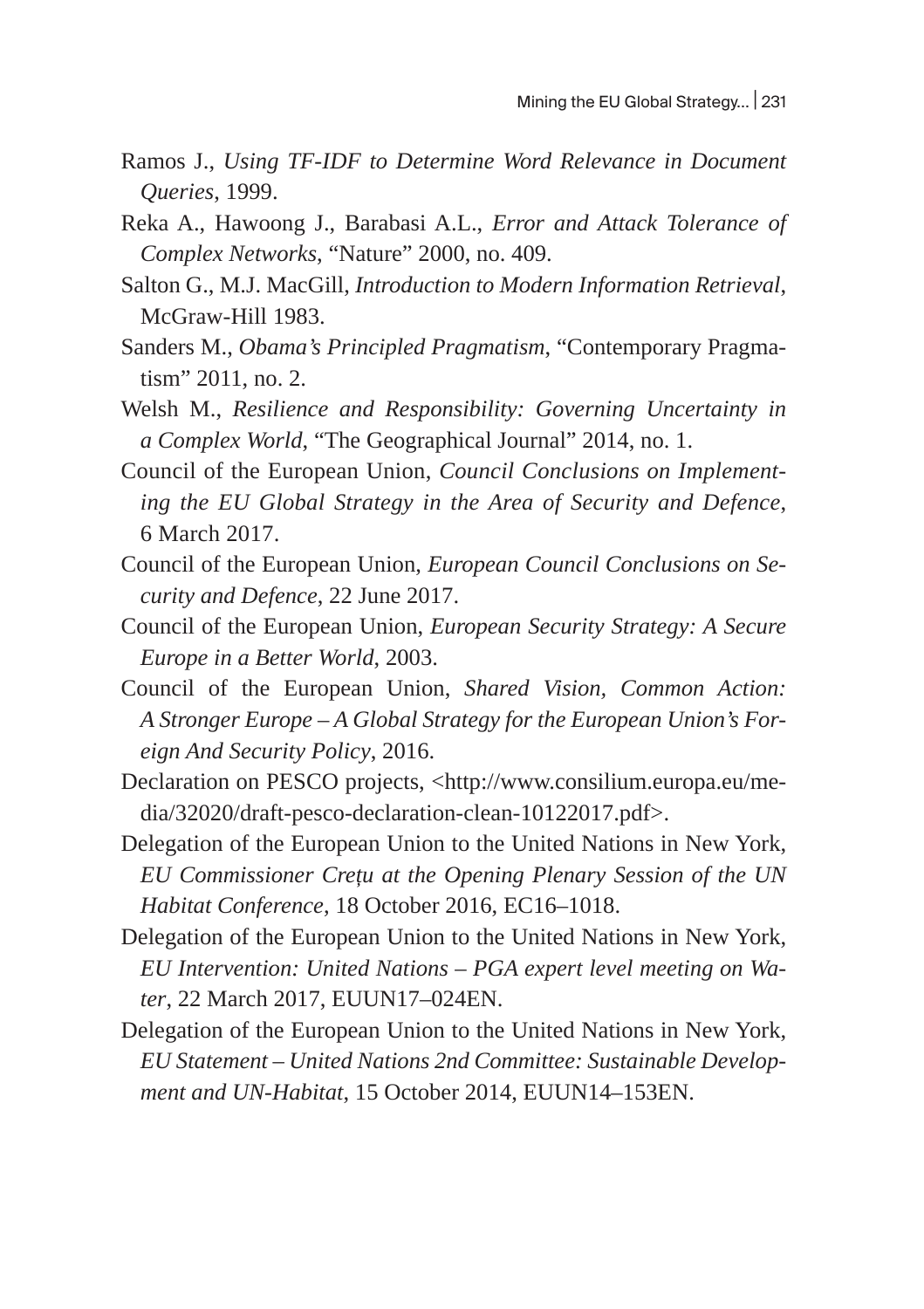- Delegation of the European Union to the United Nations in New York, *EU Statement – United Nations 3rd Committee: Report of the UN High Commissioner for Refugees*, 2 November 2016, EUUN16–184EN.
- Delegation of the European Union to the United Nations in New York, *EU Statement – United Nations 3rd Committee: Social Development*, 4 October 2016, EUUN16–118EN.
- Delegation of the European Union to the United Nations in New York, *EU Statement – United Nations General Assembly: Famine Response and Prevention*, 14 April 2017, EUUN17–030EN.
- Delegation of the European Union to the United Nations in New York*, EU Statement – United Nations General Assembly: Global awareness of the tragedies of irregular migrants in the Mediterranean basin, with specific emphasis on Syrian asylum seekers*, 7 April, 2017, EUUN17–029EN.
- Delegation of the European Union to the United Nations in New York, *EU Statement – United Nations General Assembly: Youth and Migration*, 26 February 2019.
- Delegation of the European Union to the United Nations in New York, *EU Statement – United Nations High-Level Meeting on Climate Change and the Sustainable Development Agenda*, 23 March 2017, EUUN17–025EN.
- Delegation of the European Union to the United Nations in New York, *EU Statement – United Nations Open-ended Informal Consultative Process on Oceans and Law of the Sea*, 15 May 2017, EUUN17–045EN.
- Delegation of the European Union to the United Nations in New York, *EU Statement by Commissioner Piebalgs – United Nations 3rd International Conference on Small Island Developing States: Plenary*, 1 September 2014, EUUN14–106EN.
- European Commission, *Joint Communication to the European Parliament and the Council: A Strategic Approach to Resilience in the EU's external action*, 7 June 2017, JOIN(2017) 21 final.
- European Commission, *Operating in Situations of Conflict and Fragility. An EU Staff Handbook*, Brussels/Luxembourg, 2015.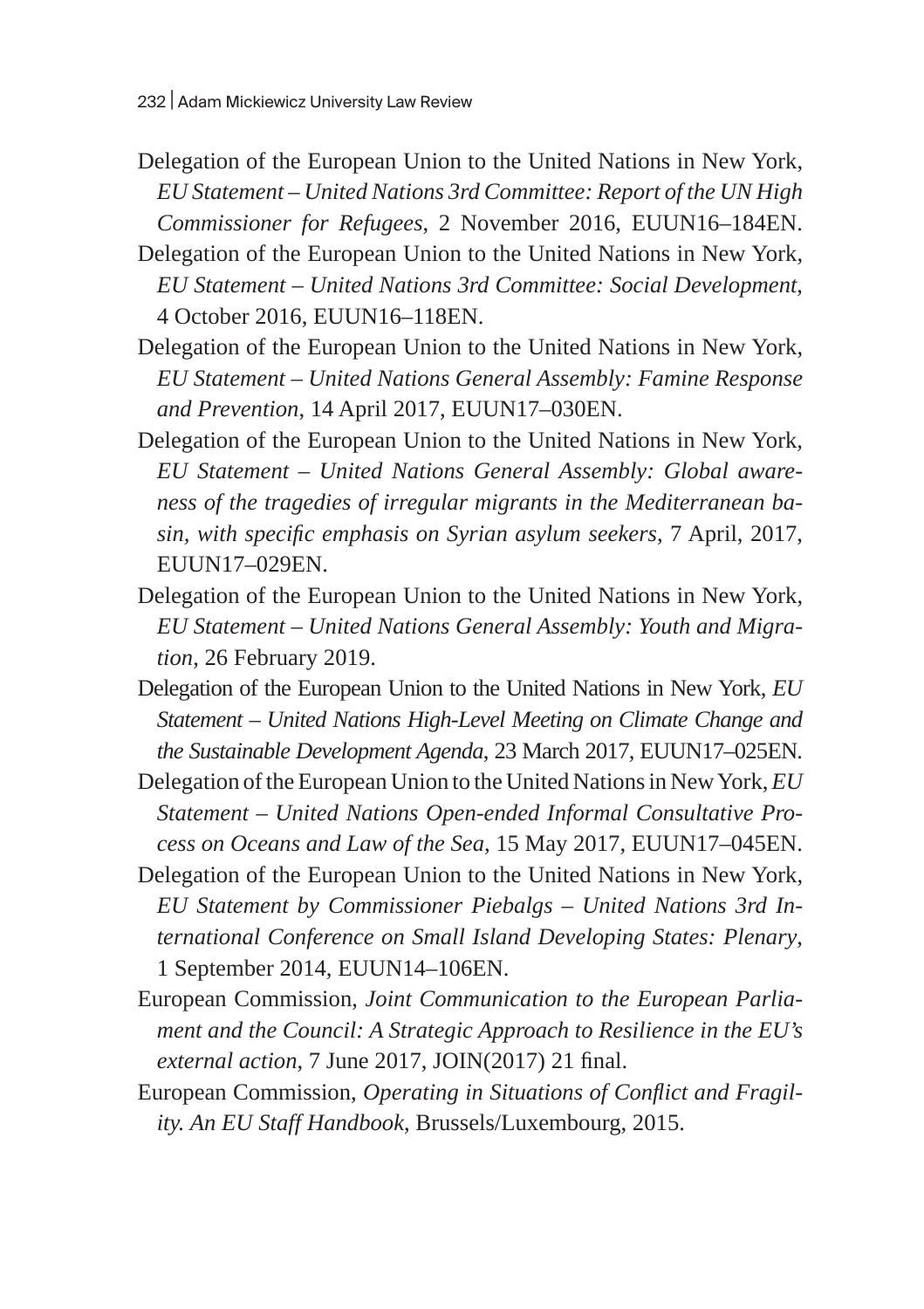- European Commission's Science and Knowledge Service, *Competence Centre on Text Mining and Analysis*, <https://ec.europa.eu/jrc/en/ text-mining-and-analysis>.
- European Parliament resolution of 1 June 2017 on resilience as a strategic priority of the external action of the EU (2017/2594(RSP)).
- Hearings before the Commission on Security and Cooperation in Europe, ninety-fifth Congress, first session on the implementation of the Helsinki Accords, vol. I, 23–24 February 1977, p. 12.
- OECD, *Guidelines for Resilience Systems Analysis Facilitation Guide*, 2014.

TIBCO Statistica, <http://statistica.io/>.

- UN Economic and Social Council, *Interim Report of the Special Representative of the Secretary-General on the Issue of Human Rights and Transnational Corporations and other Business Enterprises*, E/CN.4/2006/97.
- UN General Assembly, *Transforming our world: the 2030 Agenda for Sustainable Development*, 21 October 2015, A/RES/70/1.

### **SUMMARY**

## **Mining the EU Global Strategy of 2016**

This study proposes to apply an automated lexical analysis to the European Security Strategy of 2003, entitled "A Secure Europe in a Better World", and the European Union Global Strategy of 2016, entitled "Shared Vision, Common Acton: A Stronger Europe". The findings are not limited to supporting the predominant interpretations of scholars and experts, but aim at exploring the usefulness of text mining techniques in the interpretation of EU documents. Furthermore, the conclusions drawn from the lexical analysis are discussed in the light of complex systems theory, which may be beneficial for the proper understanding of the concept of resilience (mainly its multidimensional nature)